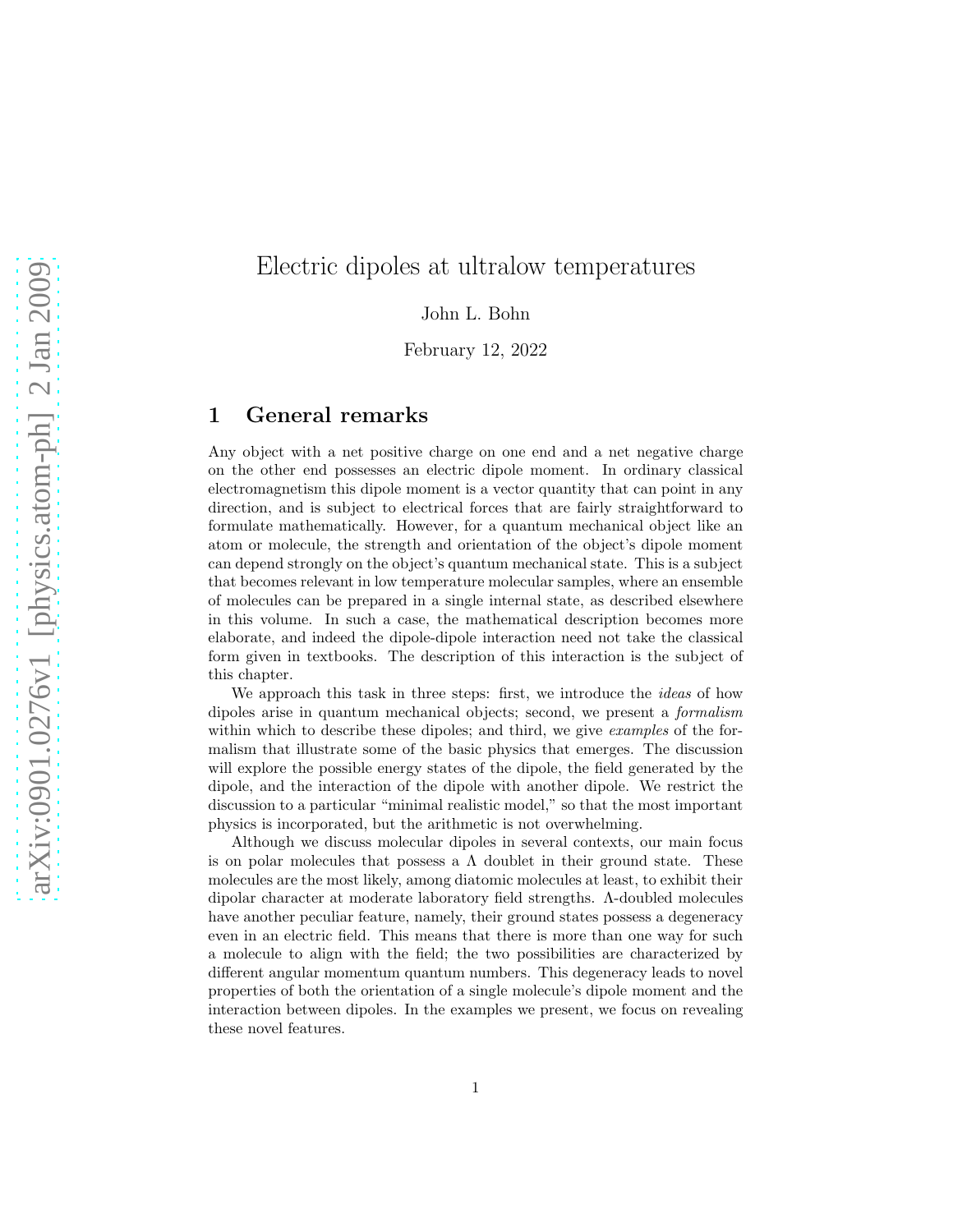We assume the reader has a good background in undergraduate quantum mechanics and electrostatics. In particular, the ideas of matrix mechanics, Dirac notation, and time-independent perturbation theory are used frequently. In addition, the reader should have a passing familiarity with electric dipoles and their interactions with fields and with each other. Finally, we will draw heavily on the mathematical theory of angular momentum as applied to quantum mechanics, as described in Appendix A of this volume, and in more detail in the classic treatise of Brink and Satchler [\[1\]](#page-29-0). When necessary, details of the structure of diatomic molecules have been drawn from Brown and Carrington's recent authoritative text [\[2\]](#page-29-1).

# 2 Review of Classical Dipoles

The behavior of a polar molecule is largely determined by its response to electric fields. Classically, an electric dipole appears when a molecule has a little bit of positive charge displaced a distance from a little bit of negative charge. The dipole moment is then a vector quantity that characterizes the direction and magnitude of this displacement:

$$
\vec{\mu} = \sum_{\xi} q_{\xi} \vec{r}_{\xi},
$$

where the  $\xi^{\text{th}}$  charge  $q_{\xi}$  is displaced  $\vec{r}_{\xi}$  from a particular origin. Because we are interested in forces exerted on molecules, we will take this origin to be the center of mass of the molecule. (Defining  $\vec{\mu} = 0$  would instead identify the center of charge of the molecule – quite a different thing!) By convention, the dipole moment vector points away from the negative charges, and toward the positive charges, inside the molecule.

A molecule has many charges in it, and they are distributed in a complex way, as governed by the quantum mechanical state of the molecule. In general there is much more information about the electrostatic properties of the molecule than is contained in its dipole moment. However, at distances far from the molecule (as compared to the molecule's size), these details do not matter. The forces that one molecule exerts on another in this limit is strongly dominated by the dipole moments of the two molecules. We consider in this chapter only electrically neutral molecules, so that the Coulomb force between molecules is absent. In this limit, too, the details of the dipole moment's origin are irrelevant, and we consider the molecule to be a "point dipole," whose dipole moment is characterized by a magnitude  $\mu$  and a direction  $\hat{\mu}$ .

If a dipole  $\vec{\mu}$  is immersed in an electric field  $\vec{\mathcal{E}}$ , its energy depends on the relative orientation of the field and the dipole, via

$$
E_{el}=-\vec{\mu}\cdot\vec{\mathcal{E}}.
$$

This follows simply from the fact that the positive charges will be pulled in the direction of the field, while the negative charges are pulled the other way. Thus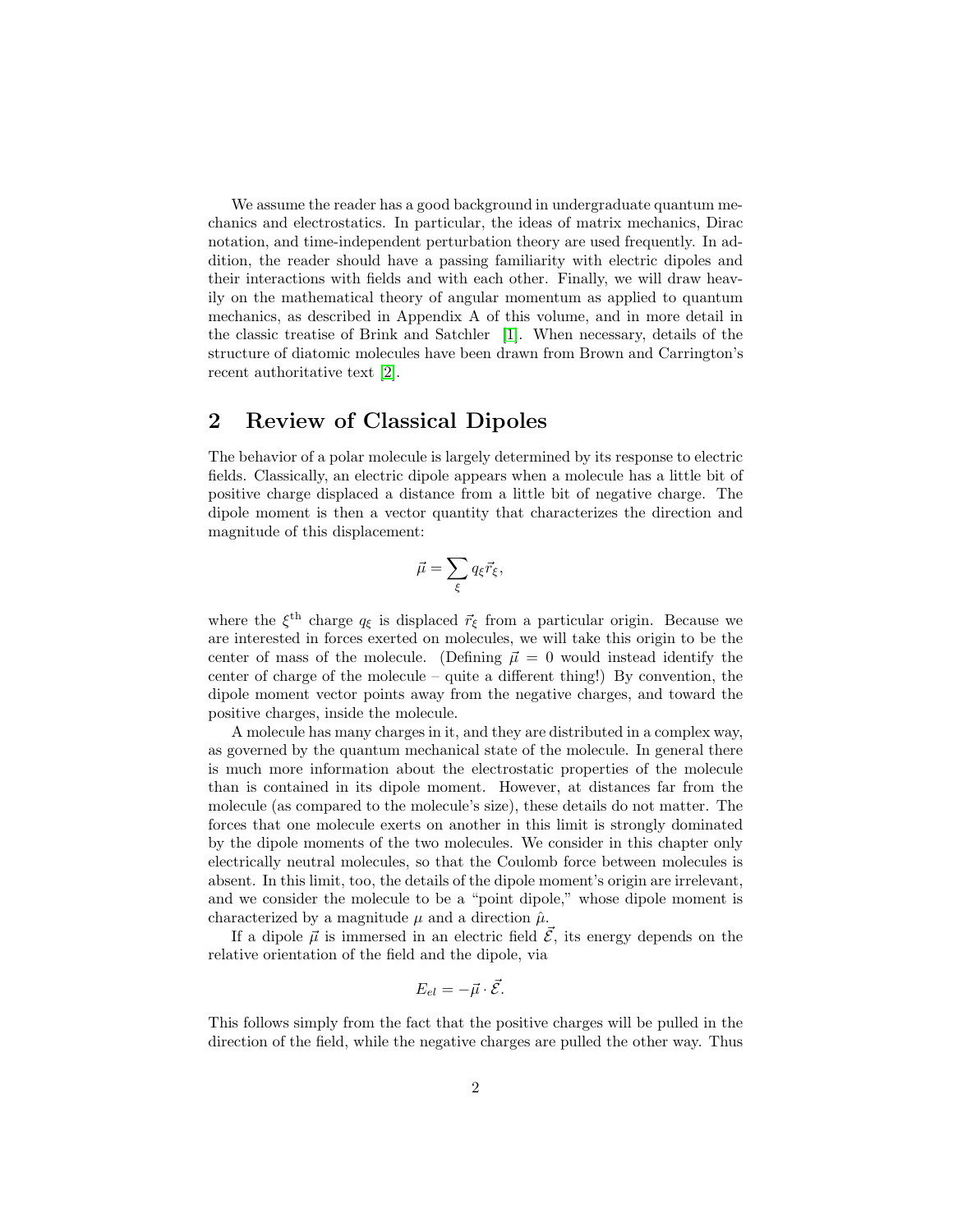a dipole pointing in the same direction as the field is lower in energy than a dipole pointing in exactly the opposite direction. In classical electrostatics, the energy can continuously vary between these two extreme limits.

As an object containing charge, a dipole generates an electric field, which is given, as usual, by the gradient of an electrostatic potential,  $\vec{\mathcal{E}}_{\text{molecule}} = -\vec{\nabla}\Phi(\vec{r})$ . For a point dipole the potential  $\Phi$  is given by

<span id="page-2-0"></span>
$$
\Phi(\vec{r}) = \frac{\vec{\mu} \cdot \hat{r}}{r^2},\tag{1}
$$

where  $\vec{r} = r\hat{r}$  denotes the point in space, relative to the dipole, at which the field is to be evaluated [\[3\]](#page-29-2). The dot product in [\(1\)](#page-2-0) gives the field  $\Phi$  a strong angular dependence. For this reason, it is convenient to use spherical coordinates to describe the physics of dipoles, since they explicitly record directions. Setting  $\hat{r} = (\theta, \phi)$  and  $\hat{\mu} = (\alpha, \beta)$  in spherical coordinates, the dipole potential becomes

<span id="page-2-1"></span>
$$
\Phi = \frac{\mu}{r^2} \left( \cos \alpha \cos \theta + \sin \alpha \sin \theta \cos(\beta - \phi) \right). \tag{2}
$$

For the most familiar case of a dipole aligned along the positive z-axis  $(\alpha = 0)$ , this yields the familiar result  $\Phi = \mu \cos \theta / r^2$ . This potential is maximal along the dipole's axis ( $\theta = 0$  or  $\pi$ ), and vanishes in the direction perpendicular to the dipole  $(\theta = \pi/2)$ .

From the results above we can evaluate the interaction potential between two dipoles. One of the dipoles generates an electric field, which acts on the other. Taking the scalar product of one dipole moment with the gradient of the dipole potential [\(2\)](#page-2-1) due to the other, we obtain [\[3\]](#page-29-2)

$$
V_d(\vec{R}) = \frac{\vec{\mu}_1 \cdot \vec{\mu}_2 - 3(\vec{\mu}_1 \cdot \hat{R})(\vec{\mu}_2 \cdot \hat{R})}{R^3},
$$

where  $\vec{R} = R\hat{R}$  is the relative coordinate of the dipoles. This result is general for any orientation of each dipole, and for any relative position of the pair of dipoles. In a special case where both dipoles ar aligned along the positive  $z$ -axis, and where the vector connecting the centers-of-mass of the two dipoles makes an angle  $\theta$  with this axis, the dipole-dipole interaction takes a simpler form:

<span id="page-2-2"></span>
$$
V_d(\vec{r}) = \mu_1 \mu_2 \frac{1 - 3\cos^2 \theta}{R^3}.
$$
\n(3)

Note that the angle  $\theta$  as used here has a different meaning from the one in Eq. [\(2\)](#page-2-1). We will use  $\theta$  is both contexts throughout this chapter, hopefully without causing undue confusion. The form [\(3\)](#page-2-2) of the interaction is useful for illustrating the most basic fact of the dipole-dipole interaction: if the two dipoles line up in a head-to-tail orientation ( $\theta = 0$  or  $\pi$ ), then  $V_d < 0$  and they attract one another; whereas if they lie side-by-side ( $\theta = \pi/2$ ), then  $V_d > 0$  and they repel one another.[1](#page-2-3)

<span id="page-2-3"></span><sup>&</sup>lt;sup>1</sup>This expression ignores a contact potential that must be associated to a point dipole to conserve lines of electric flux [\[3\]](#page-29-2). However, real molecules are not point dipoles, and the electrostatic potential differs greatly from this dipolar form at length scales inside the molecule, scales that do not concern us here.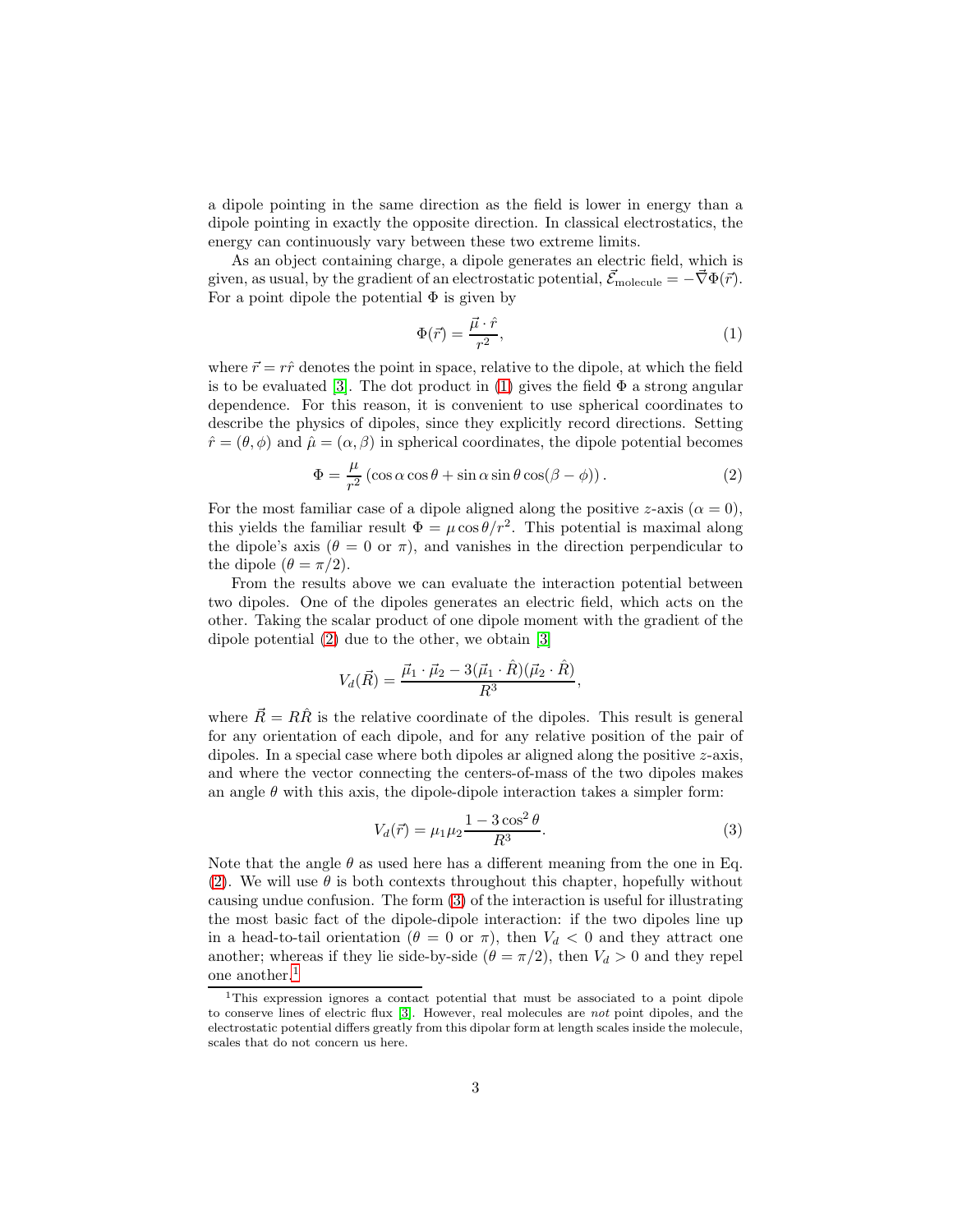Our main goal in this chapter is to investigate how these classical results change when the dipoles belong to molecules that are governed by quantum mechanics. In Sec. 3 we evaluate the energy of a dipole exposed to an external field; in Sec. 4 we consider the field produced by a quantum mechanical dipole; and in Sec. 5 we address the interaction between two dipolar molecules.

# 3 Quantum mechanical dipoles in fields

Whereas the classical energy of a dipole in a field can take a continuum of values between its minimum and maximum, this is no longer the case for a quantum mechanical molecule. In this section we will establish the spectrum of a polar molecule in an electric field, building from a set of simple examples. To start, we will define the laboratory *z*-axis to coincide with the direction of an externally applied electric field, so that  $\vec{\mathcal{E}} = \mathcal{E}\hat{z}$ . In this case, the projection of the total angular momentum on the z-axis is a conserved quantity.

#### 3.1 Atoms

Our main focus in this chapter will be on electrically polarizable dipolar molecules. But before discussing this in detail, we first consider the simpler case of an electrically polarizable atom, namely, hydrogen. This will introduce both the basic physics ideas, and the angular momentum techniques that we will use. In this case a negatively charged electron separated a distance  $r$  from a positively charged proton forms a dipole moment  $\vec{\mu} = -e\vec{r}$ .

Because dipoles require us to consider directions, it is useful to cast the unit vector  $\hat{r}$  into its spherical components [\[1\]](#page-29-0):

$$
\left(\frac{x}{r} \pm i\frac{y}{r}\right) = \pm \sqrt{2}C_{1\pm 1}(\theta, \phi), \quad \frac{z}{r} = C_{10}(\theta, \phi).
$$

Here the C's are reduced spherical harmonics, related to the usual spherical harmonics by [\[1\]](#page-29-0)

$$
C_{kq} = \sqrt{\frac{4\pi}{2k+1}} Y_{kq},
$$

and given explicitly for  $k = 1$  by (Appendix A)

<span id="page-3-0"></span>
$$
C_{1\pm 1}(\theta \phi) = \mp \frac{1}{\sqrt{2}} \sin \theta e^{\pm i\phi} \quad C_{10}(\theta \phi) = \cos \theta. \tag{4}
$$

In general, it is convenient to represent interaction potentials in terms of the functions  $C_{kq}$  (since they do not carry extra factors of  $4\pi$ ), and to use the functions  $Y_{kq}$  as wave functions in angular degrees of freedom (since they are already properly normalized, by  $\langle Y_{lm}|Y_{l'm'}\rangle = \delta_{ll'}\delta_{mm'}$ ). Integrals involving the reduced spherical harmonics are conveniently related to the  $3-j$  symbols of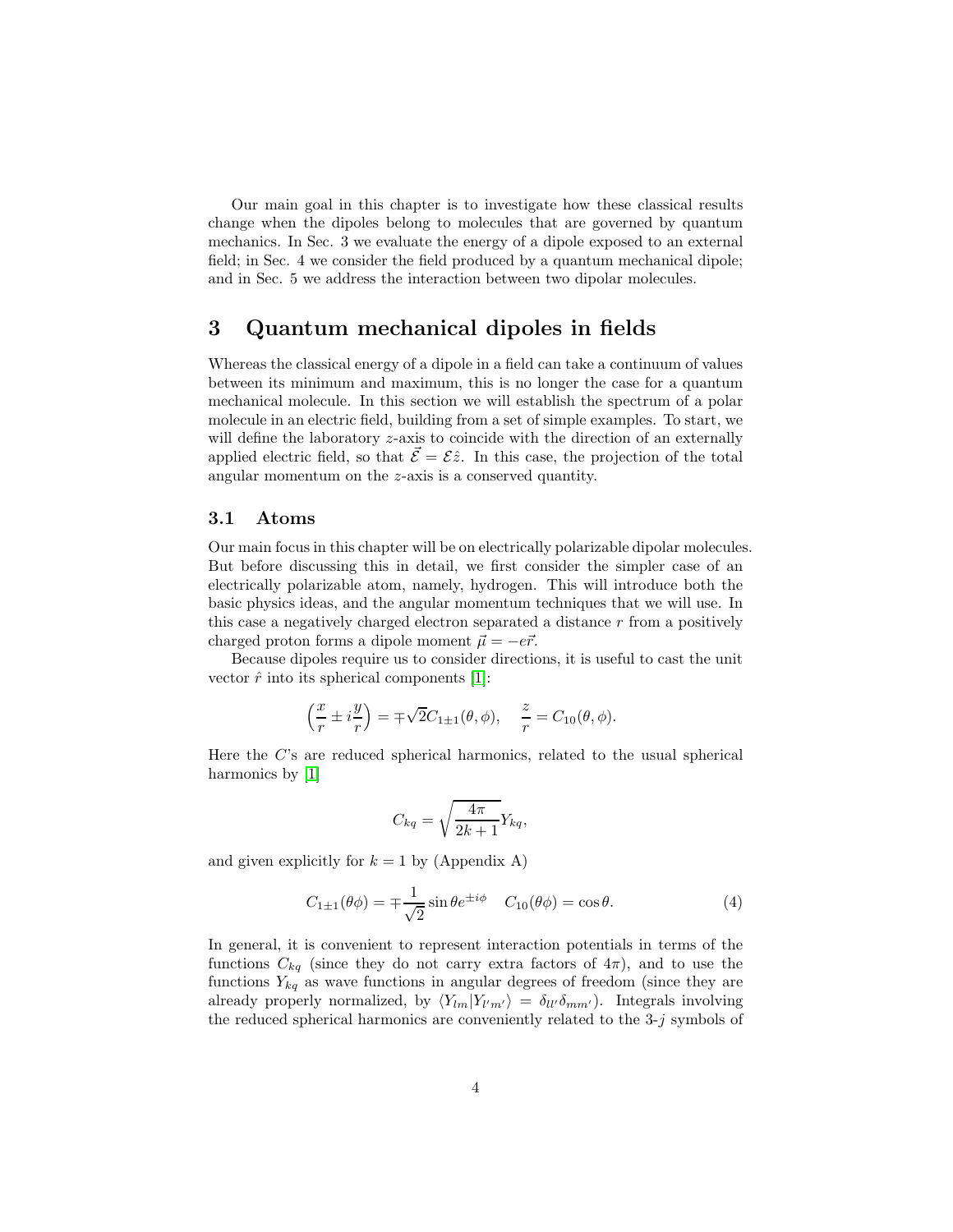angular momentum theory, for example:

$$
\int d(\cos \theta) d\phi C_{k_1 q_1}(\theta \phi) C_{k_2 q_2}(\theta \phi) C_{k_3 q_3}(\theta \phi)
$$
  
=  $4\pi \begin{pmatrix} k_1 & k_2 & k_3 \\ q_1 & q_2 & k_3 \end{pmatrix} \begin{pmatrix} k_1 & k_2 & k_3 \\ 0 & 0 & 0 \end{pmatrix}.$ 

The 3-j symbols, in parentheses, are related to the Clebsch-Gordan coefficients. They are widely tabulated and easily computed for applications (Appendix A).

In terms of these functions, the Hamiltonian for the atom-field interaction is

<span id="page-4-0"></span>
$$
H_{\rm el} = -(-e\vec{r}) \cdot \vec{\mathcal{E}} = ez\mathcal{E} = er\cos(\theta)\mathcal{E} = er\mathcal{E}C_{10}(\theta). \tag{5}
$$

The possible energies for a dipole in a field are given by the eigenvalues of the Hamiltonian [\(5\)](#page-4-0). To evaluate these energies in quantum mechanics, we identify the usual basis set of hydrogenic wave functions,  $|nlm\rangle$ , where we ignore spin for this simple illustration:

$$
\langle r, \theta, \phi | n l m \rangle = f_{nl}(r) Y_{lm}(\theta, \phi).
$$

The matrix elements between any two hydrogenic states are

<span id="page-4-1"></span>
$$
\langle nlm| - \vec{\mu} \cdot \vec{\mathcal{E}} |n'l'm'\rangle = \langle er \rangle \mathcal{E} \int d(\cos\theta) d\phi Y_{lm}^* C_{10} Y_{l'm'} \tag{6}
$$

$$
= \langle er \rangle \mathcal{E} \sqrt{(2l+1)(2l'+1)} \begin{pmatrix} l & 1 & l' \\ 0 & 0 & 0 \end{pmatrix} \begin{pmatrix} l & 1 & l' \\ -m & 0 & m' \end{pmatrix}
$$

Here  $\langle er \rangle = \int r^2 dr f_{nl}(r) r f_{n'l'}$  is an effective magnitude of the dipole moment, which can be analytically evaluated for hydrogen [\[4\]](#page-29-3).

Some important physics is embodied in Eqn. [\(6\)](#page-4-1). First, the electric field defines an axis of rotational symmetry (here the  $z$  axis). On general grounds, we therefore expect that the projection of the total angular momentum of the molecule onto this axis is a constant. And indeed, this is built into the  $3-j$ symbols: since the sum of all m quantum numbers in a  $3-i$  symbol should add to zero, Eqn. [\(6\)](#page-4-1) asserts that  $m = m'$ , and the electric field cannot couple two different m's together.

A second feature embodied in [\(6\)](#page-4-1) is the action of parity. The hydrogenic wavefunctions have a definite parity, i.e., they either change sign, or else remain invariant, upon converting from a coordinate system  $(x, y, z)$  to a coordinate system  $(-x, -y, -z)$ . The sign of the parity-changed wave function is given by  $(-1)^l$ . Thus an s-state  $(l = 0)$  has even parity, while a p-state  $(l = 1)$  has odd parity. For an electric field pointing in a particular direction, the Hamiltonian [\(5\)](#page-4-0) itself has odd parity, and thus serves to change the parity of the atom. For example, it can couple the  $s$  and  $p$  states to each other, but not to themselves. This is expressed in  $(6)$  by the first 3-j symbol, whose symmetry properties require that  $l + 1 + l'$  = even. This seemingly innocuous statement is the fundamental fact of electric dipole moments of atoms and molecules. It says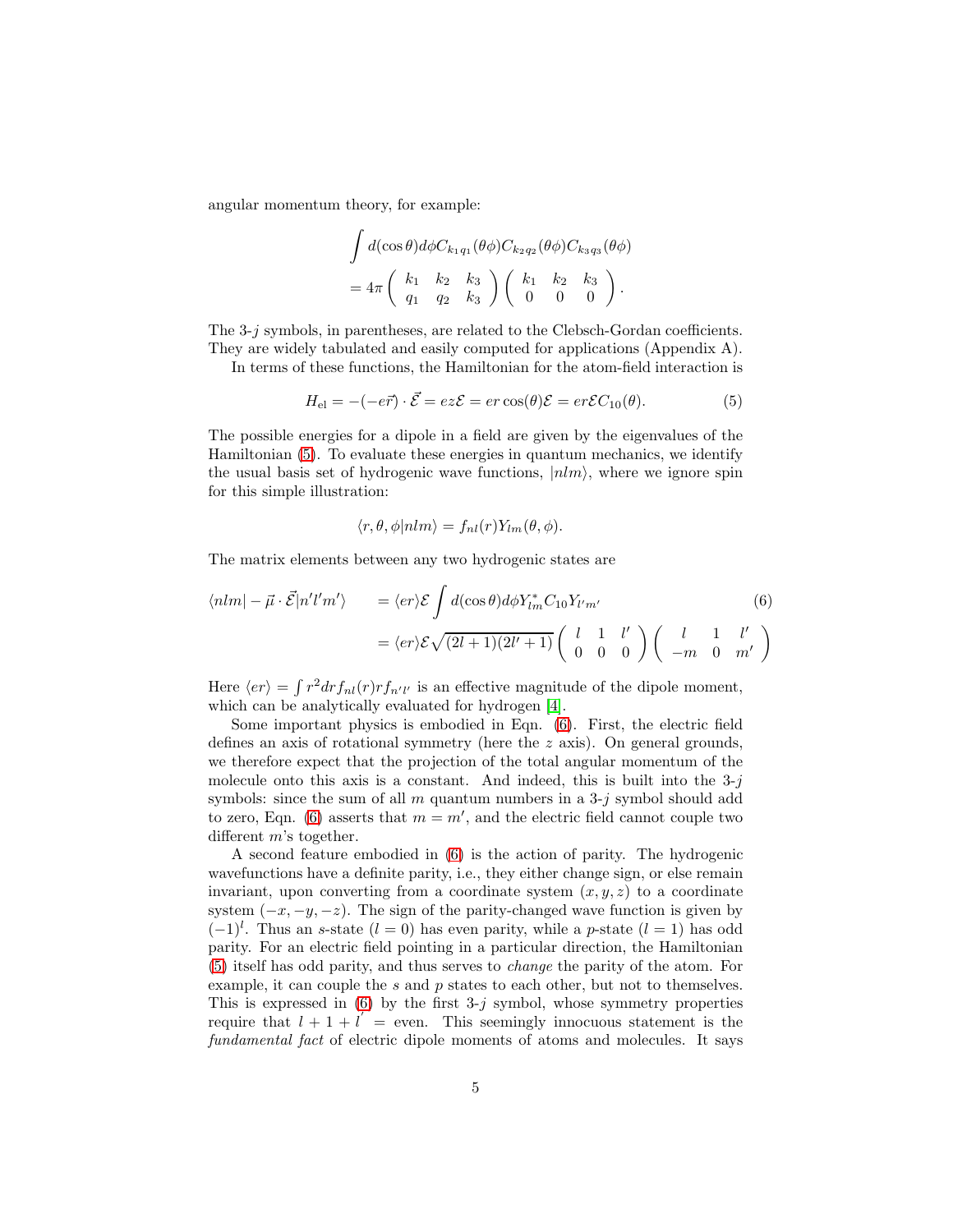that, for example the 1s ground state of hydrogen, with  $l = l' = 0$ , does not, by itself, respond to an electric field at all. Rather, it requires an admixture of a p state to develop a dipole moment.<sup>[2](#page-5-0)</sup>

To evaluate the influence of an electric field on hydrogen, therefore, we must consider at least the nearest state of opposite parity, which is the  $2p$  state. These two states are separated in energy by an amount  $E_{1s2p}$ . Considering only these two states, and ignoring any spin structure, the atom-plus-field Hamiltonian is represented by a simple  $2 \times 2$  matrix:

<span id="page-5-1"></span>
$$
H = \begin{pmatrix} -E_{1s2p}/2 & \mu \mathcal{E} \\ \mu \mathcal{E} & E_{1s2p}/2 \end{pmatrix} . \tag{7}
$$

where the dipole matrix element is given by the convenient shorthand  $\mu =$  $\langle 1s, m = 0 | e z | 2p, m = 0 \rangle = 128\sqrt{2}ea_0/243$  [\[4\]](#page-29-3). Of course there are many more p states that the 1s state is coupled to. Plus, all states are further complicated by the spin of the electron and (in hydrogen) the nucleus. Matrix elements for all these can be constructed, and the full matrix diagonalized to approximate the energies to any desired degree of accuracy. However, we are interested here in the qualitative features of dipoles, and so limit ourselves to Eqf.[\(7\)](#page-5-1).

The Stark energies are thus given approximately by

<span id="page-5-2"></span>
$$
E_{\pm} = \pm \sqrt{(d\mathcal{E})^2 + (E_{1s2p}/2)^2}.
$$
 (8)

This expression illustrates the basic physics of the quantum mechanical dipole. First, there are necessarily two states (or more) involved. One state decreases in energy as the field is turned on, representing the"normal" case where the electron moves to negative  $z$  and the electric dipole moment aligns with the field. The other state, however, increases in energy with increasing field and represents the dipole moment anti-aligning with the field. Classically it is of course possible to align the dipole against the field in a state of unstable equilibrium. Similarly, in quantum mechanics this is a legitimate energy eigenstate, and the dipole will remain anti-aligned with the field in the absence of perturbations.

A second observation about the energies [\(8\)](#page-5-2) is that the energy is a quadratic function of  $\mathcal E$  at low field, and only becomes linearly proportional to  $\mathcal E$  at higher fields. Thus the permanent dipole moment of the atom, defined by the zero-field limit

$$
\mu_{\text{permanent}} \equiv \lim_{\mathcal{E} \to 0} \frac{\partial E_{-}}{\partial \mathcal{E}},
$$

vanishes. The atom, in an energy eigenstate in zero field, has no permanent electric dipole moment. This makes sense since, in zero field, the electron's position is randomly varied about the atom, lying as much on one side of the nucleus as on the opposite side.

<span id="page-5-0"></span><sup>&</sup>lt;sup>2</sup>These remarks are not strictly true. The ground state of hydrogen already has a small admixture of odd-parity states, due to the parity-violating part of the electroweak force. This effect is far too small to concern us here, however.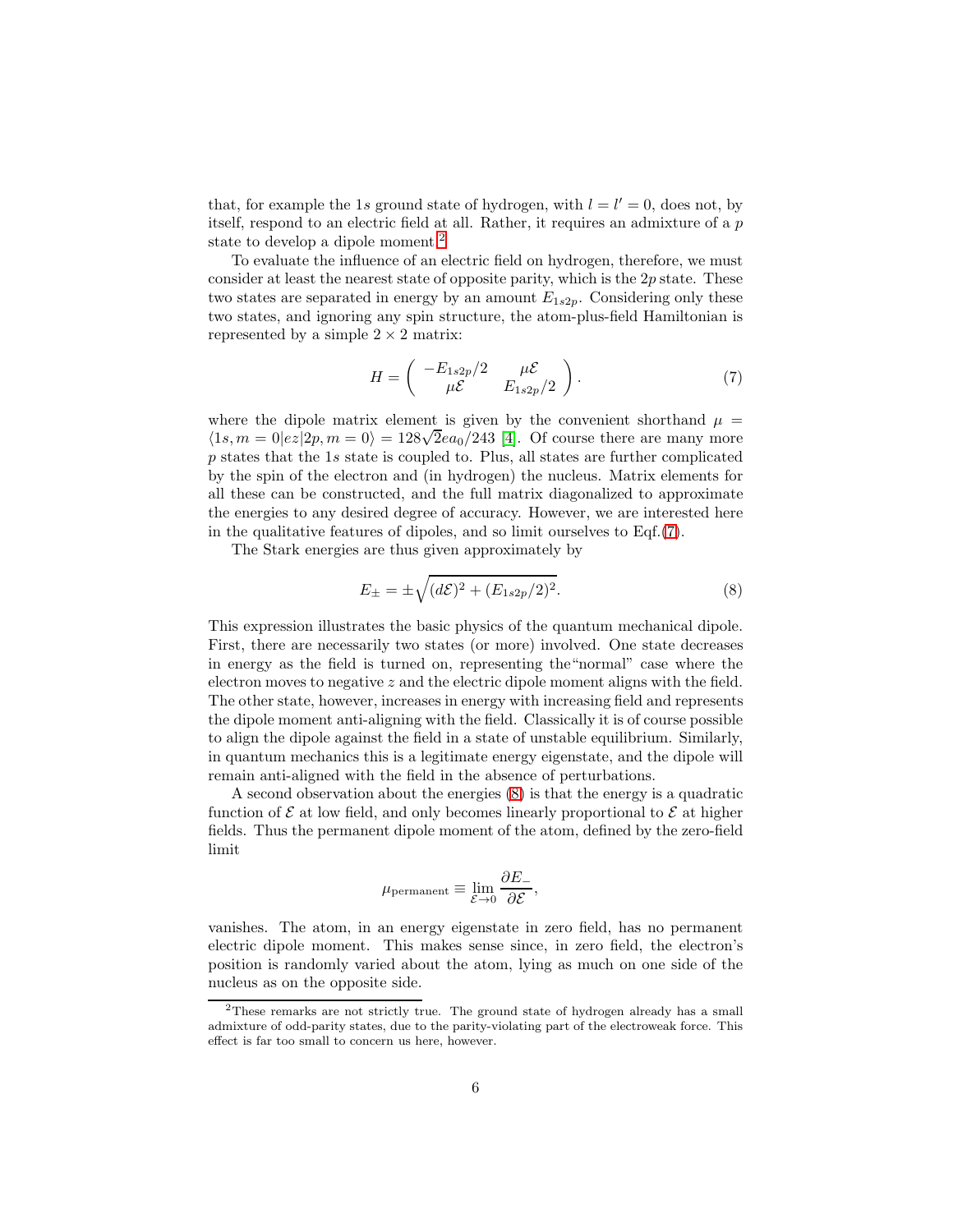The transition from quadratic to linear Stark effect is an example of a competition between two tendencies. At low field, the dominant energy scale is the energy splitting  $E_{1s2p}$  between opposite parity states. At higher field values, the interaction energy with the electric field becomes stronger, and the dipole is aligned. The value of the field where this transition occurs is found roughly by setting these energies equal to find a "critical" electric field:

$$
\mathcal{E}_{\text{critical}} = E_{1s2p}/2d.
$$

For atomic hydrogen, this field is on the order of  $10^9$  V/cm. However, at this field it is already a bad approximation to ignore that fact that there are both  $2p_{1/2}$  and  $2p_{3/2}$  states, as well as higher-lying p states, and further coupling between  $p, d$ , etc., states. We will not pursue this subject further here.

#### 3.2 Rotating molecules

With these basics in mind, we can move on to molecules. We focus here on diatomic, heteronuclear molecules, although the principles are more general. We will consider only electric fields so small that the electrons cannot be polarized in the sense of the previous section; thus we consider only a single electronic state. However, the charge separation between the two atoms produces an electric dipole moment  $\vec{\mu}$  in the rotating frame of the molecule. We assume that the molecule is a rigid rotor and we will not consider explicitly the vibrational motion of the molecule, focusing instead solely on the molecular rotation. (More precisely, we consider  $\vec{\mu}$  to incorporate an averaging over the vibrational coordinate of the molecule, much as the electron-proton distance r was averaged over for the hydrogen atom in the previous section.)

As a mathematical preliminary, we note the following. To deal with molecules, we are required to transform freely between the laboratory reference frame and the body-fixed frame that rotates with the molecule. The rotation from the lab frame  $(x, y, z)$  to the body frame  $(x', y', z')$  is governed by a set of Euler angles  $(\alpha, \beta, \gamma)$  (Appendix A). The first two angles  $\alpha = \phi$ ,  $\beta = \theta$  coincide with the spherical coordinates  $(\theta, \phi)$  of the body frame's z' axis. By convention, we take the positive  $z'$  direction to be parallel to the dipole moment  $\vec{\mu}$ . The third Euler angle  $\gamma$  serves to orient the x' axis in a desired orientation within the body frame; it is thus the azimuthal angle of rotation about the molecular axis.

Consider a given angular momentum state  $|*im*⟩$  referred to the lab frame. This state is only a state of good  $m$  in the lab frame, in general. In the body frame, which points in some other direction, the same state will be a linear superposition of different m's, which we denote in the body frame as  $\omega$ 's to distinguish them. Moreover, this linear superposition will be a function of the Euler angles, with a transformation that is conventionally denoted by the letter  $D$ :

$$
D(\alpha \beta \gamma)|j\omega\rangle = \sum_{m} |jm\rangle\langle jm|D(\alpha, \beta, \gamma)|j\omega\rangle
$$

$$
\equiv \sum_{m} |jm\rangle D^{j}_{m\omega}(\alpha, \beta, \gamma).
$$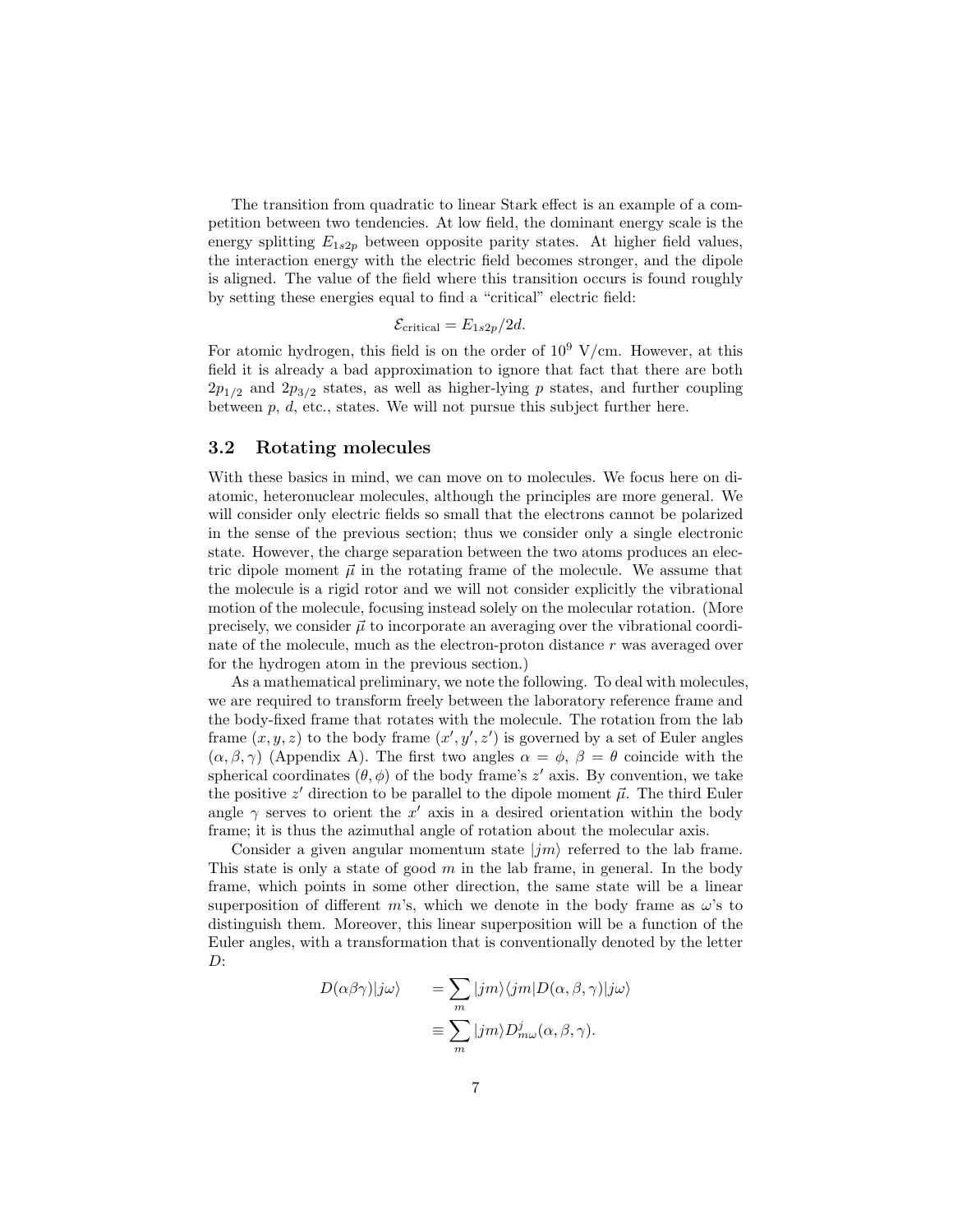This last line defines the Wigner rotation matrices, whose properties are widely tabulated. For each j,  $D_{m\omega}^{j}$  is a unitary transformation matrix; note that a rotation can only change m-type quantum numbers, not the total angular momentum j. One of the more useful properties of the  $D$  matrices, for us, is

<span id="page-7-0"></span>
$$
\int d\alpha d\cos(\beta)d\gamma \qquad D_{m_1\omega_1}^{j_1}(\alpha\beta\gamma)D_{m_2\omega_2}^{j_2}(\alpha\beta\gamma)D_{m_3\omega_3}^{j_3}(\alpha\beta\gamma) =
$$

$$
8\pi^2 \left(\begin{array}{ccc} j_1 & j_2 & j_3 \\ m_1 & m_2 & m_3 \end{array}\right) \left(\begin{array}{ccc} j_1 & j_2 & j_3 \\ \omega_1 & \omega_2 & m\omega_3 \end{array}\right) \qquad (9)
$$

Because the dipole is aligned along the molecular axis, and because the molecular axis is tilted at an angle  $\beta$  with respect to the field, and because the field defines the z-axis, the dipole moment is defined by its magnitude  $\mu$ times a unit vector with polar coordinates  $(\beta, \alpha)$ . The Hamiltonian for the molecule-field interaction is given by

<span id="page-7-2"></span>
$$
H_{\rm el} = -\vec{\mu}_{\rm el} \cdot \vec{\mathcal{E}} = -\mu \mathcal{E} C_{10}(\beta \alpha) = -\mu \mathcal{E} D_{q0}^{j*}(\alpha \beta \gamma). \tag{10}
$$

For use below, we have taken the liberty of rewriting  $C_{10}$  as a D-function; since the second index of D is zero, this function does not actually depend on  $\gamma$ , so introducing this variable is not as drastic as it seems.

To evaluate energies in quantum mechanics we need to choose a basis set and take matrix elements. The Wigner rotation matrices are the quantum mechanical eigenfunctions of the rigid rotor. With normalization, these wave functions are

$$
\langle \alpha \beta \gamma | nm_n \lambda_n \rangle = \sqrt{\frac{2n+1}{8\pi^2}} D_{m_n \lambda_n}^{n*}.
$$

As we did for hydrogen, we here ignore spin. Thus  $n$  is the quantum number of rotation of the atoms about their center of mass,  $m_n$  is the projection of this angular momentum in the lab frame, and  $\lambda_n$  is its projection in the body frame. In this basis, the matrix elements of the Stark interaction are computed using [\(9\)](#page-7-0), to yield

<span id="page-7-1"></span>
$$
\langle nm_n \lambda_n | - \vec{\mu}_{\text{el}} \cdot \vec{\mathcal{E}} | n' m'_n \lambda' \rangle \tag{11}
$$
\n
$$
= -\mu_{\text{el}} \mathcal{E}(-1)^{m_n - \lambda_n} \sqrt{(2n+1)(2n'+1)} \begin{pmatrix} n & 1 & n' \\ -m_n & 0 & m'_n \end{pmatrix} \begin{pmatrix} n & 1 & n' \\ -\lambda_n & 0 & \lambda'_n \end{pmatrix}.
$$

In an important special case, the molecule is in a  $\Sigma$  state, meaning that the electronic angular momentum projection  $\lambda_n = 0$ . In this case, Eqn. [\(11\)](#page-7-1) reduces to the same expression as that for hydrogen, apart from the radial integral. This is as it should be: in both objects, there is simply a positive charge at one end and a negative charge at the other. It does not matter if one of these is an electron, rather than an atom. More generally, however, when  $\lambda_n \neq 0$  there will be a complicating effect of lambda-doubling, which we will discuss in the next section.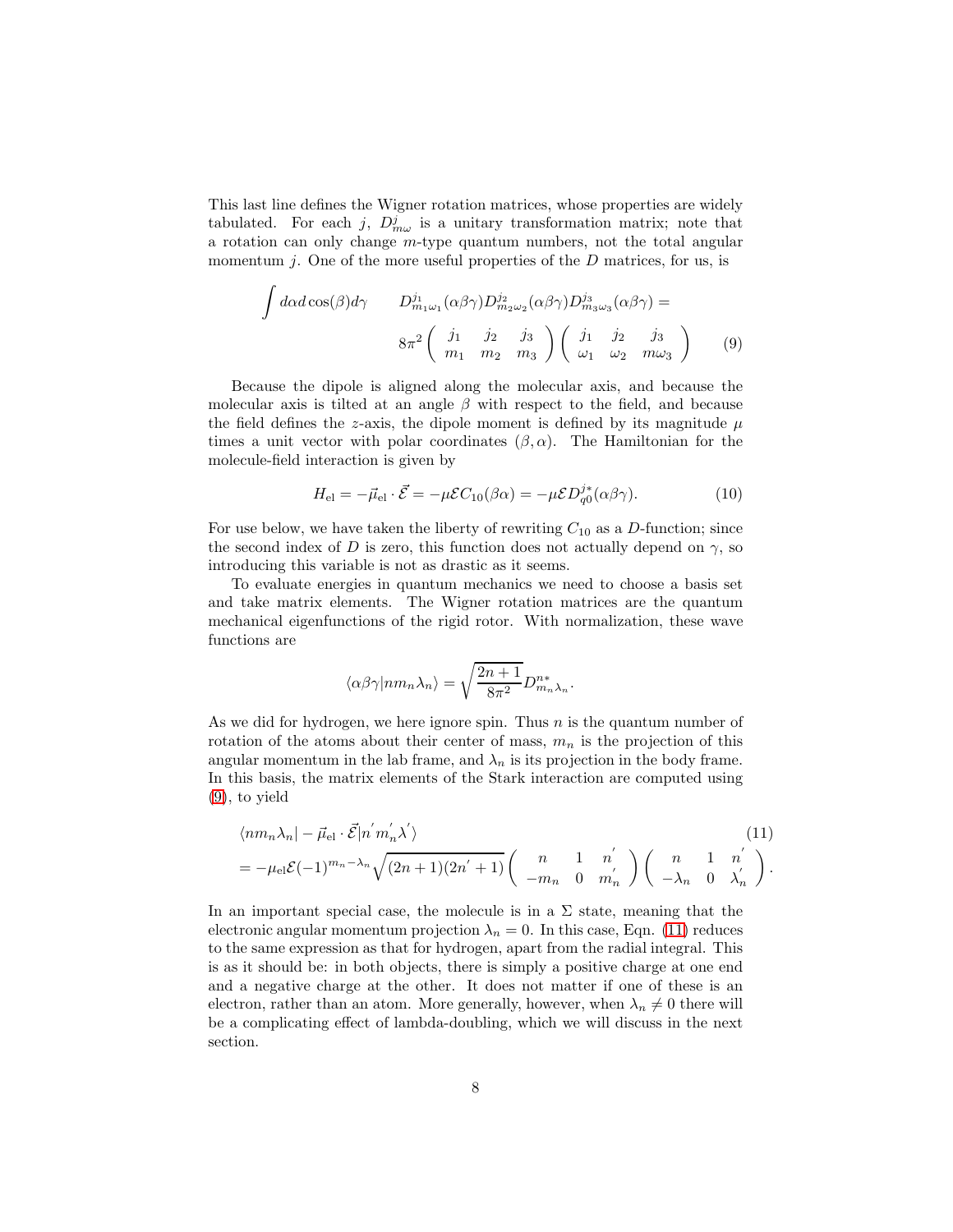Thus the physics of the rotating dipole is much the same as that of the hydrogen atom. Eqn. [\(11\)](#page-7-1) also asserts that, for a  $\Sigma$  state with  $\lambda_n = 0$ , the electric field interaction vanishes unless  $n$  and  $n'$  have opposite parity. For such a state, the parity is related to the parity of  $n$  itself. Thus, for the ground state of a <sup>1</sup> $\Sigma$  molecule with  $n = 0$ , the electric field only has an effect by mixing this state with the next rotational state with  $n' = 1$ . These states are split by an energy  $E_{\text{rot}} = 2B_e$ , where  $B_e$  is the rotational constant of the molecule.<sup>[3](#page-8-0)</sup>

We can formulate a simple  $2 \times 2$  matrix describing this situation, as we did for hydrogen:

<span id="page-8-1"></span>
$$
H = \begin{pmatrix} -E_{\text{rot}}/2 & -\mu \mathcal{E} \\ -\mu \mathcal{E} & +E_{\text{rot}}/2 \end{pmatrix},
$$
(12)

where the dipole matrix element is given by the convenient shorthand notation  $\mu = \langle nm_n 0 | \mu_{q=0} | n' m_n 0 \rangle$ . There is one such matrix for each value of  $m_n$ . Of course there are many more rotational states that these states are coupled to. Plus, all states would further be complicated by the spins (if any) of the electrons and nuclei.

The matrix [\(12\)](#page-8-1) can be diagonalized just as [\(7\)](#page-5-1) was above, and the same physical conclusions apply. Namely, the molecule in a given rotational state has no permanent electric dipole moment, even though there is a separation of charges in the body frame of the molecule. Second, the Stark effect is quadratic for low fields, and linear only at higher fields, with the transition occurring at a "critical field"

$$
E_{\rm crit} = E_{\rm rot}/2\mu. \tag{13}
$$

To take an example, the NH molecule posesses a  ${}^{3}\Sigma$  ground state. For this state, ignoring spin, the critical field is of the order  $7 \times 10^6$  V/cm. This is far smaller than the field required to polarize electrons in an atom or molecule, but still large for laboratory-strength electric fields. Diatomic molecules with smaller rotational constants, such as LiF, would have correspondingly smaller critical fields. In any event, by the time the critical field is applied, it is already a bad approximation to ignore coupling to the other rotational states of the molecule, which must be included for an accurate treatment. We do not consider this topic further here.

#### 3.3 Molecules with lambda-doubling

As we have made clear in the previous two sections, the effect of an electric field on a quantum mechanical object is to couple states of opposite parity. For a molecule in a  $\Pi$  or  $\Delta$  state, there are often two such parity states that are much closer together in energy than the rotational spacing. The two states are said to be the components of a "Λ-doublet." Because they are close together in energy, these two states can then be mixed at much smaller fields than are required to mix rotational levels. The physics underlying the lambda doublet is rather complex, and we refer the reader to the literature for details [\[2,](#page-29-1) [5\]](#page-29-4).

<span id="page-8-0"></span><sup>&</sup>lt;sup>3</sup>In zero field, the state with rotational quantum number *n* has energy  $B_{\epsilon}n(n+1)$ .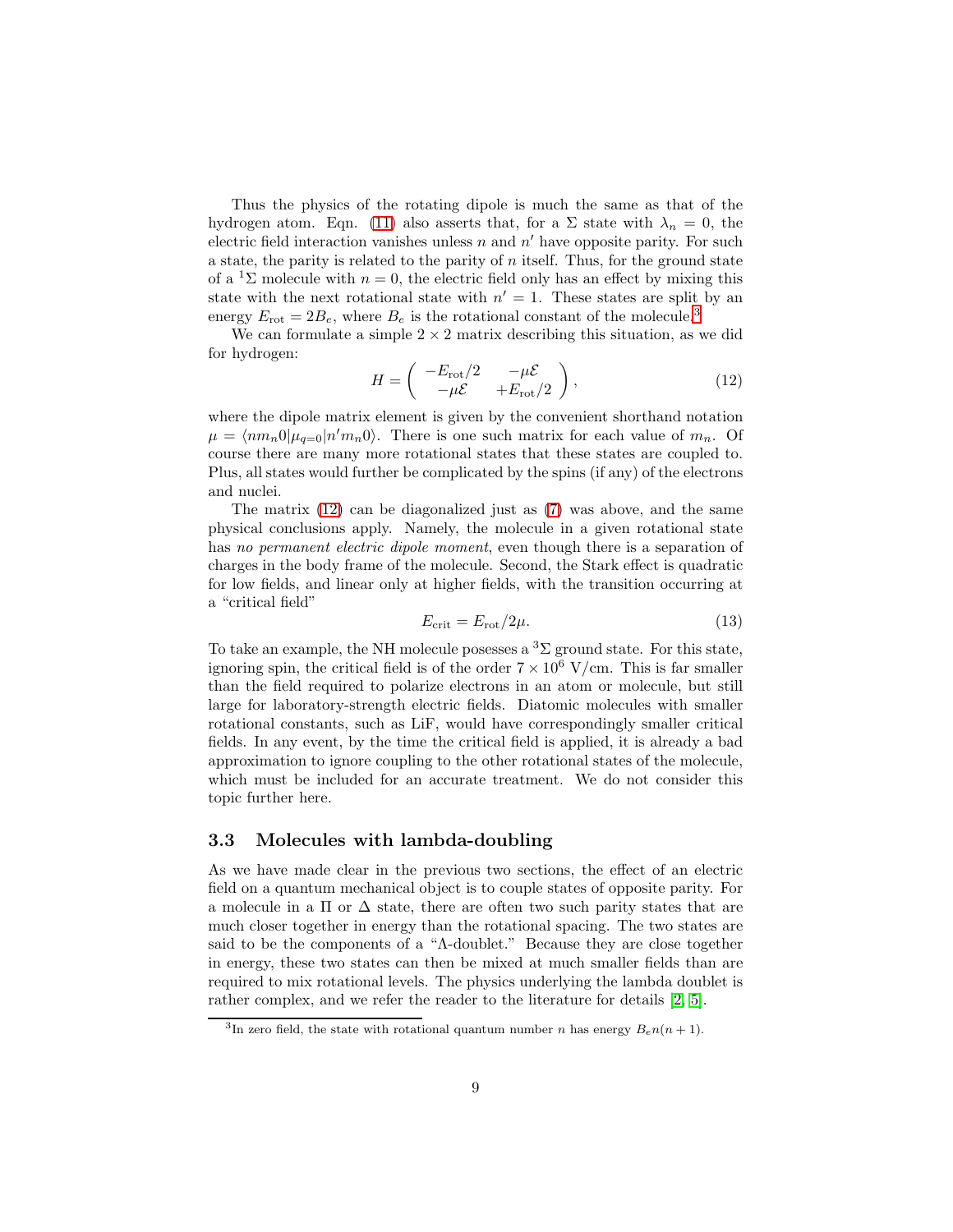However, in broad terms, the argument is something like this: a Π state has an electronic angular momentum projection of magnitude 1 about the molecular axis. This angular momentum comes in two projections, for the two sense of rotation about the axis, and these projections are nominally degenerate in energy. The rotation of the molecule, however, can break the degeneracy between these levels, and (it so happens) the resulting nondegenerate eigenfunctions are also eigenfunctions of parity. The main point is that the resulting energy splitting is usually quite small, and these parity states can be mixed in fields much smaller than those required to mix rotational states.

To this end, we modify the rigid-rotor wave function of the molecule to incorporate the electronic angular momentum:

<span id="page-9-1"></span>
$$
\langle \alpha \beta \gamma | j m \omega \rangle = \sqrt{\frac{2j+1}{8\pi^2}} D_{m\omega}^{j*} (\alpha \beta \gamma). \tag{14}
$$

Here  $j$  is the *total* (rotation-plus-electronic) angular momentum of the molecule, and m and  $\omega$  are the projections of j on the laboratory and body-fixed axes, respectively. Using the total  $j$  angular momentum, rather than just the molecular rotation  $n$ , marks the use of a "Hund's case a" representation, rather than the Hund's case b that was implicit in the previous section (Ref. [\[2\]](#page-29-1); see also Appendix B of this volume).

In this basis the matrix element of the electric field Hamiltonian [\(10\)](#page-7-2) becomes

<span id="page-9-0"></span>
$$
\langle jm\omega | - \vec{\mu}_{\rm el} \cdot \vec{\mathcal{E}} | j'm'\omega' \rangle
$$
  
=  $-\mu_{\rm el} \mathcal{E}(-1)^{m-\omega} (2j+1) \begin{pmatrix} j & 1 & j' \\ -m & 0 & m' \end{pmatrix} \begin{pmatrix} j & 1 & j' \\ -\omega & 0 & \omega' \end{pmatrix}.$  (15)

In [\(15\)](#page-9-0), the 3-j symbols denote conservation laws. The first asserts that  $m = m'$ is conserved, as we already knew. The second  $3-j$  symbol adds to this the fact that  $\omega = \omega'$ . This is the statement that the electric field cannot exert a torque around the axis of the dipole moment itself. Moreover, in the present model we assert that  $j = j'$ , since the next higher-lying j level is far away in energy, and only weakly mixes with the ground state  $j$ . With these approximations, the  $3-j$  symbols have simple algebraic expressions, and we can simplify the matrix element:

$$
\langle jm\omega | - \vec{\mu}_{\rm el} \cdot \vec{\mathcal{E}} | jm\omega \rangle = -\mu \mathcal{E} \frac{m\omega}{j(j+1)}.
$$

The physical content of this expression is illustrated in Fig. 1. Notice that both m and  $\omega$  can have a sign, and that whether the energy is positive or negative depends on both signs.

An essential point is that there is not a unique state representing the dipole aligned with the field. Rather, there are two such states, distinguished by different angular momentum quantum numbers but possessing the same energy. To distinguish these in the following we will refer to the two states in figures  $1(a)$  and  $1(b)$  as molecules of type  $|a\rangle$  and type  $|b\rangle$ , respectively. Likewise, for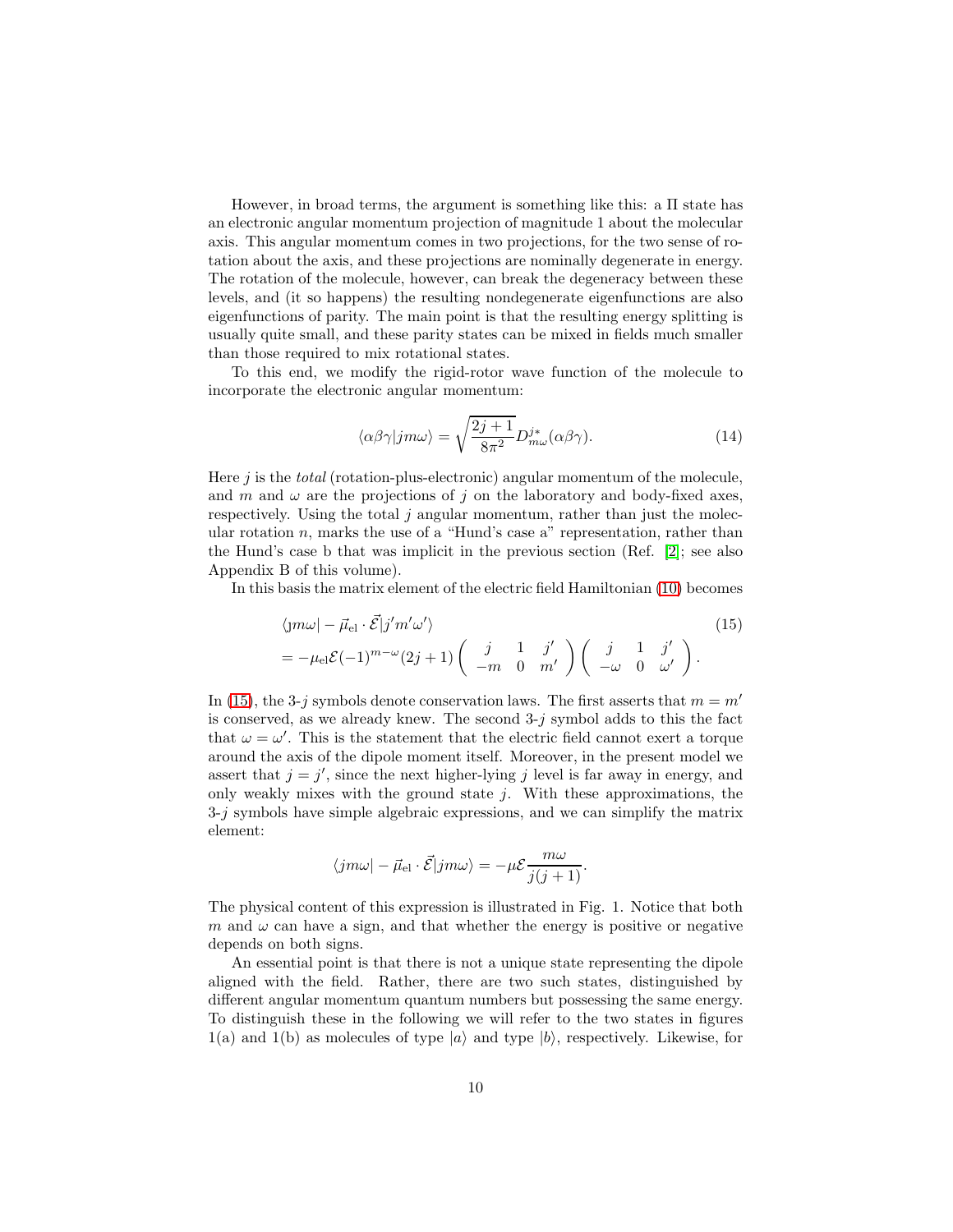molecules nominally anti-aligned with the field, we will refer to types  $|c\rangle$  and  $|d\rangle$ , corresponding to the two states in figures 1(c) and 1(d). The existence of these degeneracies will lead to novel phenomena in these kinds of molecules, as we discuss below.

As to the lambda doubling, it is, as we have asserted, diagonal in a basis where parity is a good quantum number. In terms of the basis [\(14\)](#page-9-1), wave functions of well-defined parity are given by the linear combinations

<span id="page-10-0"></span>
$$
|jm\bar{\omega}\epsilon\rangle = \frac{1}{\sqrt{2}}[|jm\bar{\omega}\rangle + \epsilon|jm\bar{\omega}\rangle].
$$
 (16)

Here we define  $\bar{\omega} = |\omega|$ , the absolute value of  $\omega$ . For a given value of m, the linear combinations of  $\pm \bar{\omega}$  in [\(16\)](#page-10-0) are distinguished by the parity quantum number  $\epsilon = \pm 1$ . It is straightforward to show that in the parity basis [\(16\)](#page-10-0) the Λ-doubling is off-diagonal.

The net result is that for each value of  $m$ , the Hamiltonian for our lambdadoubled molecule can be represented as a two-by-two matrix, similar to the ones above:

$$
H = \left( \begin{array}{cc} -Q & \Delta/2 \\ \Delta/2 & Q \end{array} \right),
$$

where  $\Delta$  is the lambda doubling energy, i.e., the energy difference between the two parity states, and

$$
Q \equiv \mu \mathcal{E} \frac{|m|\bar{\omega}}{j(j+1)}
$$

is a manifestly positive quantity. This is the Hamiltonian we will treat in the remainder of this chapter. The difference here from the previous subsections is that the basis is now [\(14\)](#page-9-1), which diagonalizes the electric field interaction rather than the zero-field Hamiltonian. This change reflects our emphasis on molecules in strong fields where their dipole moments are made manifest. The zero-field Λ-doubling Hamiltonian is considered, for the most part, to be a perturbation.

The mixing of the strong field states due to the Λ-doubling interaction is conveniently given by a mixing angle  $\delta_m$ , which we define as follows:

<span id="page-10-1"></span>
$$
|m\bar{\omega}\epsilon = +\rangle = \cos\delta_m |m\bar{\omega}\rangle + \sin\delta_m |m - \bar{\omega}\rangle
$$
  

$$
|m\bar{\omega}\epsilon = -\rangle = -\sin\delta_m |m\bar{\omega}\rangle + \cos\delta_m |m - \bar{\omega}\rangle
$$
 (17)

Explicitly, the mixing angle as a function of field is given by

$$
\tan \delta_{|m|} = \frac{\Delta/2}{Q + Q\sqrt{1 + \eta^2}} = -\tan \delta_{-|m|},
$$

in terms of the energy Q and the dimensionless parameter

$$
\eta_m = \frac{\Delta}{2Q}.
$$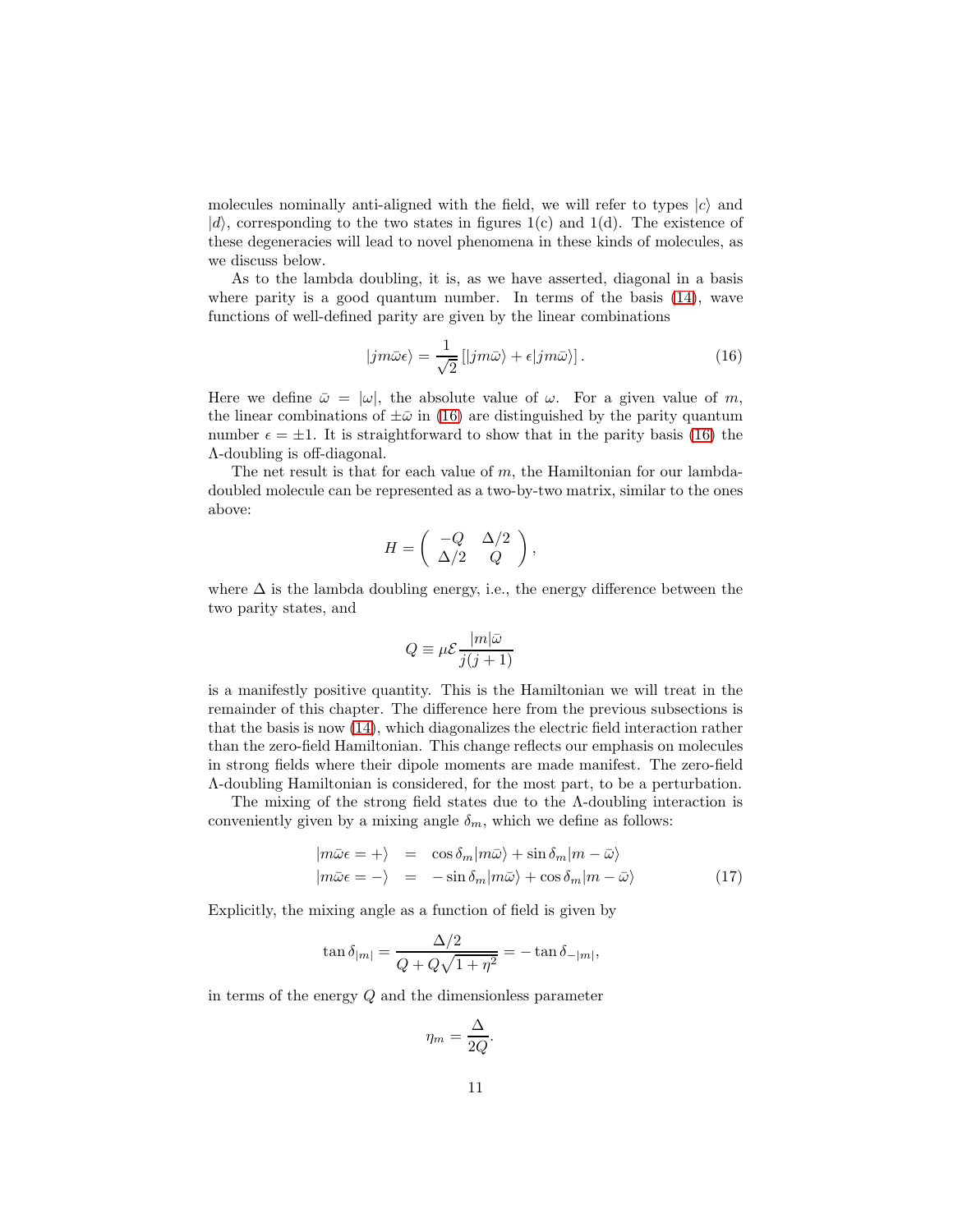Figure 1: Energetics of a polar molecule in an electric field. The molecule's dipole moment points from the negatively charged atom (large circle) to the positively charged atom (small circle) as indicated by the thick arrow. The dashed line indicates the positive direction of the molecules body axis, while the vertical arrow represents the direction of the applied electric field. The dipole aligns with the field, on average, if *either* i) the angular momentum  $\vec{j}$ aligns with the field and  $m > 0$ ,  $\omega > 0$  (a); or ii)  $\vec{j}$  aligns against the field and  $m < 0, \omega < 0$  (b). Similar remarks apply to dipoles that anti-align with the field  $(c,d)$ .

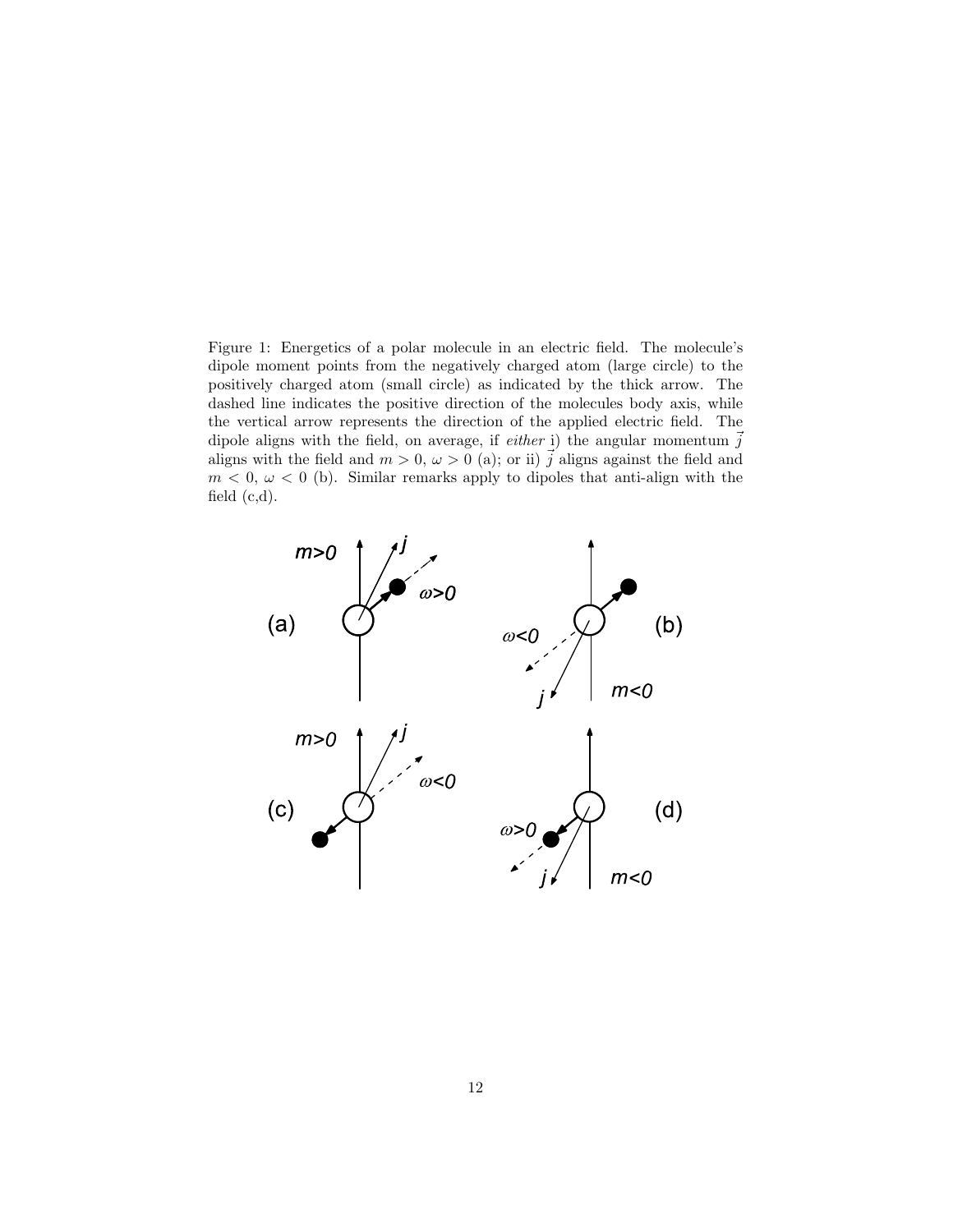Notice that with this definition,  $\delta_m$  is positive when m is positive, and  $\delta_{-m}$  =  $-\delta_m$ . The energies of these states are conveniently summarized by the expression

$$
E_{m\bar{\omega}\epsilon} = -\mu \mathcal{E} \frac{m\epsilon\bar{\omega}}{j(j+1)} \sqrt{1+\eta^2}, \quad m \neq 0.
$$

This is a very compact way of writing the results that will facilitate writing the expressions below. Notice that the intuition afforded by Figure 1 is still intact in these energies, but by replacing the sign of  $\epsilon$  for the sign of  $\omega$ . Thus states with  $m\epsilon > 0$  have negative energy, while states with  $m\epsilon < 0$  have positive energy.

The case where  $m = 0$  must be handled slightly differently, since in this case the electric field energies  $Q = 0$ . We can still write the eigenstates in the form [\(17\)](#page-10-1), provided that we set

$$
\delta_0 = \frac{\pi}{4},
$$

and understand that the corresponding energies, independent of field, are simply

$$
E_{0\bar{\omega}\epsilon} = -\epsilon \Delta/2.
$$

Like the dipoles considered above, this model has a quadratic Stark effect at low energies, rolling over to linear at electric fields exceeding the critical field given by setting  $Q = \Delta/2$ . This criterion gives a critical field of

$$
E_{\rm crit} = \frac{\Delta j(j+1)}{2\mu |m|\bar{\omega}}.\tag{18}
$$

To take an example, consider the ground state of OH, which has  $j = \bar{\omega} = 3/2$ ,  $\mu = 1.7$  Db, and a  $\Lambda$ -doublet splitting of 0.06 cm<sup>-1</sup>. In its  $m = 3/2$  ground state, its critical field is  $\sim 1600 \text{ V/cm}$ . Again, we have explicitly ignored the spin of the electron. The parity states are therefore easily mixed in fields that are both small enough to easily obtain in the laboratory, and small enough that no second-order coupling to rotational or electronic states needs to be considered. Keeping the relatively small number of molecular states is therefore a reasonable approximation, and highly desirable as it simplifies our discussion.[4](#page-12-0)

### 4 The field due to a dipole

Once polarized, each of the Λ-doubled molecules discussed above is itself the source of an electric field. The field due to a molecule is given above by Eqn. [\(1\)](#page-2-0). In what follows, it is convenient to cast this potential in terms of the spherical tensors defined above and in Appendix A:

<span id="page-12-1"></span>
$$
\Phi(\vec{r}) = \frac{\vec{\mu} \cdot \hat{r}}{r^2} = \frac{\mu}{r^2} \sum_{q} (-1)^q C_{1q}(\alpha \beta) C_{1-q}(\theta \phi), \qquad (19)
$$

<span id="page-12-0"></span><sup>&</sup>lt;sup>4</sup>In OH there is also the  $\bar{\omega} = 1/2$  state to consider, but it is also far away in energy as compared to the Λ-doublet, and we ignore it. It does play a role in the fine structure of OH, however, and this should be included in a quantitative model of OH.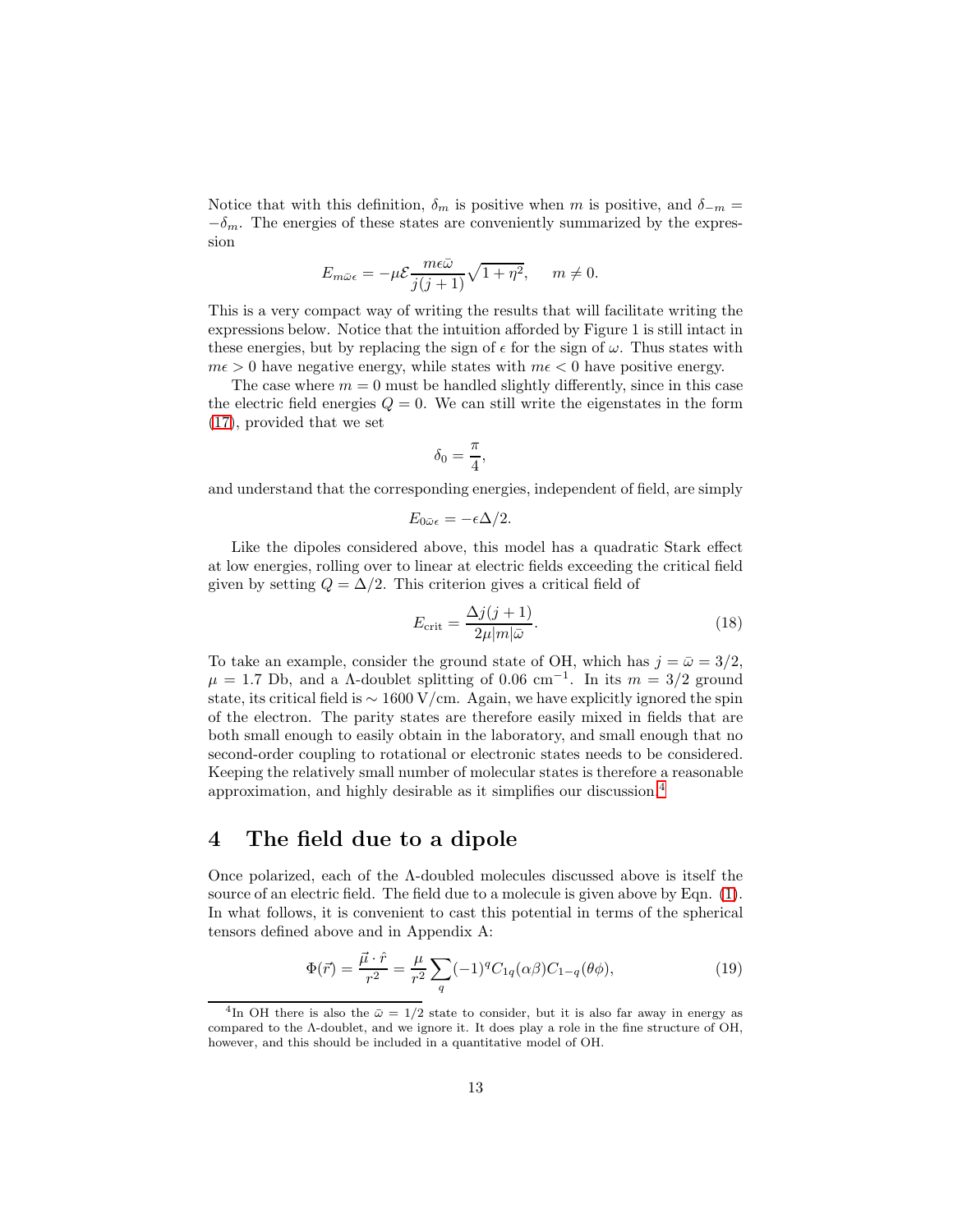That this form is correct can be verified by simple substitution, using the definitions [\(4\)](#page-3-0). It seems at first unnecessarily complicated to write [\(19\)](#page-12-1) in this way. However, the effort required to do so will be rewarded when we need to evaluate the potential for quantum mechanical dipoles below.

For a classical dipole, defining the direction  $(\alpha\beta)$  of its dipole moment would immediately specify the electrostatic potential it generates according to Eq. [\(19\)](#page-12-1). However, in quantum mechanics the potnetial will result from suitably averaging the orientation of  $\mu$  over the distribution of  $(\alpha\beta)$  dictated by the molecule's wave function. To evaluate this, we need to evaluate matrix elements of  $(19)$  in the basis of energy eigenstates  $(17)$ . This is easily done using Eq. $(9)$ , along with formulas that simplify the  $3-i$  symbols. The result is

<span id="page-13-0"></span>
$$
\langle jm\omega|C_{1q}|jm'\omega'\rangle = \delta_{\omega\omega'}\frac{\omega}{j(j+1)}\left\{\begin{array}{c}\n-\sqrt{\frac{(j+m)(j-m')}{2}}, & q=+1 \\
m, & q=0 \\
+\sqrt{\frac{(j-m)(j+m')}{2}}, & q=-1\n\end{array}\right\},\qquad(20)
$$

where the quantum numbers m and  $\omega$  are signed quantities. Also note that this integration is over the molecular degrees of freedom  $(\alpha\beta)$  in [\(19\)](#page-12-1). This still leaves the angular dependence on  $(\theta \phi)$ , which characterizes the field in space around the dipole.

From expression [\(20\)](#page-13-0) it is clear that this matrix element changes sign upon either i) reversing the sign of both m and m' or ii) changing the sign of  $\omega$ . Moreover,  $\langle jm\omega|C_{1q}|jm' - \omega \rangle = 0$ , since  $\omega$  is conserved by the electric field. Using these observations, we can readily compute the matrix elements of  $\Phi$  in the dressed basis [\(16\)](#page-10-0). Generally they take the form

<span id="page-13-1"></span>
$$
\langle jm\bar{\omega}\epsilon|\Phi(\vec{r})|jm'\bar{\omega}\epsilon'\rangle = \langle jm\bar{\omega}\epsilon|C_{1q}|jm'\bar{\omega}\epsilon'\rangle(-1)^{q}\frac{\mu}{r^2}C_{1-q}(\theta\phi). \tag{21}
$$

The matrix elements in front of [\(21\)](#page-13-1) represent the quantum mechanical manifestation of the dipole's orientation. These matrix elements follow from the above definition of the dressed states, [\(17\)](#page-10-1). Explicitly,

<span id="page-13-3"></span>
$$
\langle jm\bar{\omega}, \epsilon | C_{1q}|jm'\bar{\omega}, \epsilon \rangle = \epsilon \cos(\delta_m + \delta_{m'}) \langle jm\bar{\omega} | C_{1q}|jm'\bar{\omega} \rangle
$$
  

$$
\langle jm\bar{\omega}, -| C_{1q}|jm'\bar{\omega}, + \rangle = \langle jm\bar{\omega}, +| C_{1q}|jm'\bar{\omega}, - \rangle
$$
  

$$
= -\sin(\delta_m + \delta_{m'}) \langle jm\bar{\omega} | C_{1q}|jm'\bar{\omega} \rangle.
$$
 (22)

In all these expressions, the value of  $q$  is set by angular momentum conservation to  $q = m - m'$ .

This description, while complete within our model, nevertheless remains somewhat opaque. Let us therefore specialize it to the case of a particular energy eigenstate  $|jm\bar{\omega}\epsilon\rangle$ . In this state, the averaged electrostatic potential of the dipole is

<span id="page-13-2"></span>
$$
\langle \Phi(\vec{r}) \rangle = \left( \mu \frac{m \epsilon \omega}{j(j+1)} \cos 2\delta_m \right) \frac{\cos \theta}{r^2}.
$$
 (23)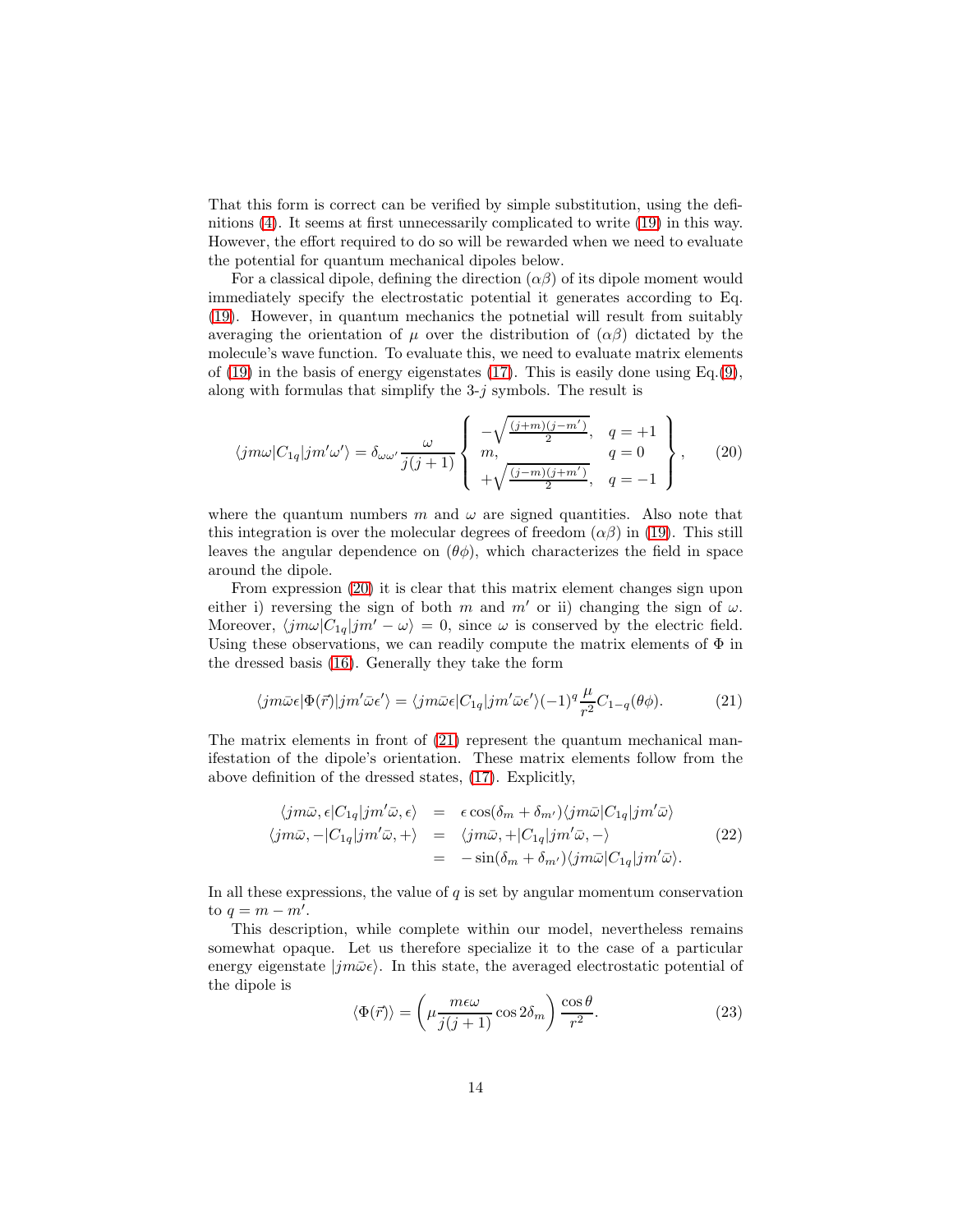Here the factor in parentheses is a quantum mechanical correction to the magnitude of the dipole moment. The factor  $\cos 2\delta_m$ , expresses the degree of polarization: in a strong field,  $\delta_m = 0$  and the dipole is at maximum strength, whereas in zero field  $\delta_m = \pi/4$  and the dipole vanishes. Notice that for a given value of m, the potential generated by the states with  $\epsilon = \pm$  differ by a sign. this is appropriate, since these states correspond to dipoles pointing in opposite directions (Figure 1).

The off-diagonal matrix elements in [\(21\)](#page-13-1) are also important, for two reasons. First, it may be desirable to create superpositions of different energy eigenstates, and computing these matrix elements requires the off-diagonal elements in [\(21\)](#page-13-1), as we will see shortly. Second, when two dipoles interact with each other, one will experience the electric field due to the other, and this field need not lie parallel to the  $z$ -axis. Hence, the  $m$  quantum number of an individual dipole is no longer conserved, and elements of [\(21\)](#page-13-1) with  $q \neq 0$  are required.

#### **4.1** Example:  $j = 1/2$

To illustrate these abstract points, we consider here the simplest molecular state with a  $\Lambda$  doublet: a molecule with  $j = 1/2$ , which has  $\bar{\omega} = 1/2$ , and consists of four internal states in our model. Based on the discussion above, we tabulate the matrix elements between these states in Table I. Because we have  $j = 1/2$ , we suppress the index  $j$  in this section.

For concreteness, we focus on a type  $|a\rangle$  molecule, as defined in Figure 1. This molecule aligns with the field and produces an electrostatic potential [\(23\)](#page-13-2). However, if the molecule is prepared in a state that is a superposition of this state with another, a different electrostatic potential can result. We first note that combining  $|a\rangle$  with  $|b\rangle$  produces nothing new, since both states generate the same potential.

An alternative superposition combines states  $|a\rangle$  with state  $|c\rangle$ . In this case the two states have the same value of  $m$ , but are nevertheless non-degenerate. We define

$$
|\psi\rangle_{ac} = A e^{i\omega_0 t} |\frac{1}{2}\bar{\omega}, +\rangle + B e^{-i\omega_0 t} |\frac{1}{2}\bar{\omega}, -\rangle,
$$

for arbitrary complex numbers A and B with  $|A|^2 + |B|^2 = 1$ . Because the two states are non-degenerate, it is necessary to include the explicit time-dependent phase factors, where  $\omega_0 = |E_{m\bar{\omega}\epsilon}|/\hbar$ , and  $2\hbar\omega_0$  is the energy difference between the states. As usual in quantum mechanics, these phases will beat against one another to make the observables time dependent.

Now some algebra identifies the mean value of the electrostatic potential, averaged over state  $|\psi\rangle_{ac}$ , as

<span id="page-14-0"></span>
$$
{}_{ac}\langle\psi|\Phi(\vec{r})|\psi\rangle_{ac}
$$
\n
$$
= \frac{\mu}{3r^2} \left[ (|A|^2 - |B|^2) \cos 2\delta_{1/2} - 2|AB|\sin 2\delta_{1/2}\cos(2\omega_0 t - \delta) \right] \cos\theta.
$$
\n(24)

This potential has the usual  $\cos \theta$  angular dependence, meaning that the dipole remains aligned along the field's axis. However, the magnitude, and even the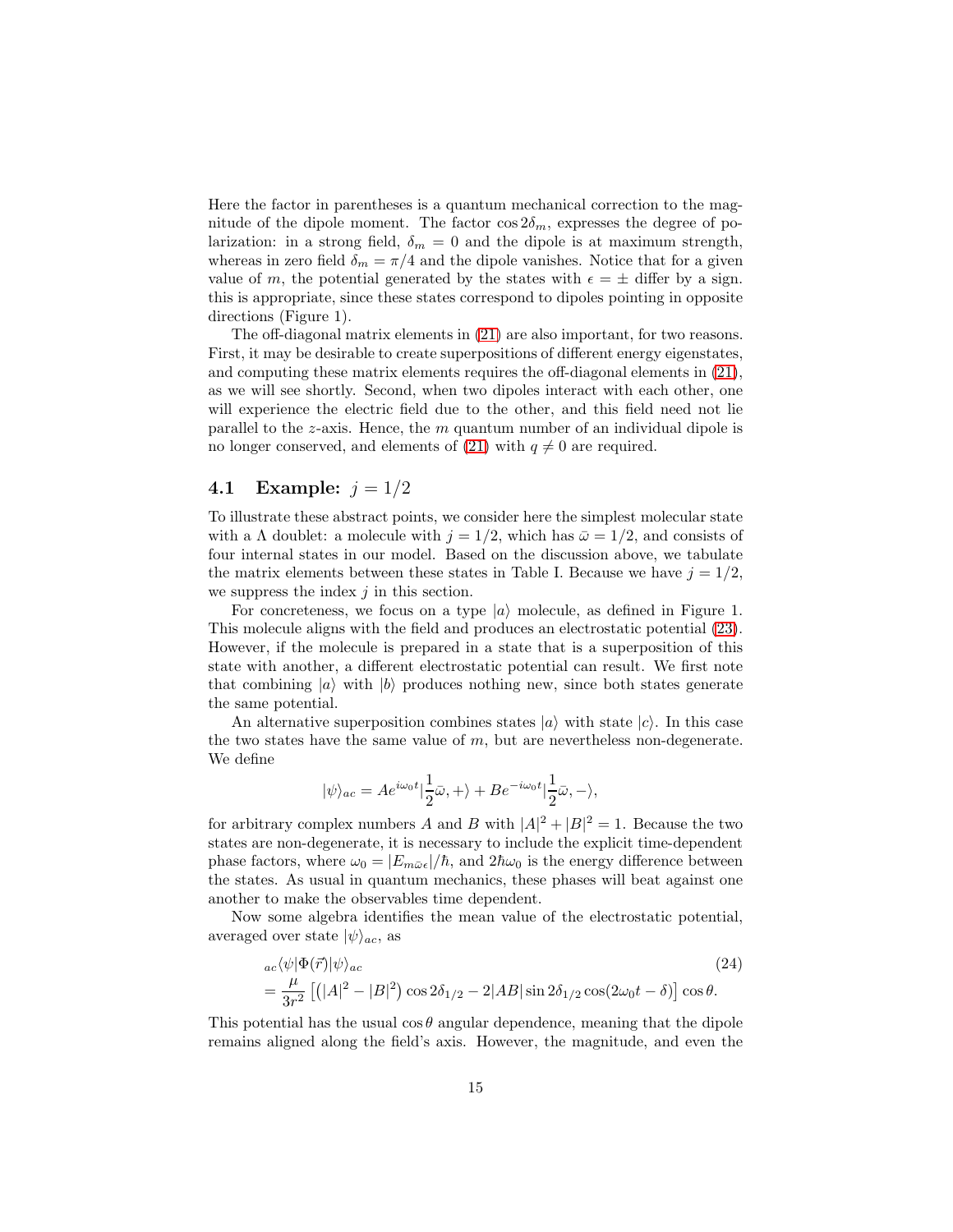Table 1: Matrix elements  $\langle m\bar{\omega}\epsilon |C_{1q}|m'\bar{\omega}\epsilon'\rangle$  for a  $j = 1/2$  molecule. To obtain matrix elements of the electrostatic potential  $\Phi(\vec{r})$ , these matrix elements should be multiplied by  $(-1)^q C_{k-q}(\theta \phi) \mu / r^2$ , where  $q = m - m'$ .

|                                         | $\ket{\frac{1}{2}\bar{\omega}+}$  | $\frac{1}{2}\overline{\omega}$ $ \rangle$ | $-\frac{1}{2}\bar{\omega}+$      | $-\frac{1}{2}\bar{\omega}$        |
|-----------------------------------------|-----------------------------------|-------------------------------------------|----------------------------------|-----------------------------------|
| $\left(\frac{1}{2}\bar{\omega}+\right)$ | $\frac{1}{3}$ cos $2\delta_{1/2}$ | $-\frac{1}{3}\sin 2\delta_{1/2}$          |                                  |                                   |
| $\langle \frac{1}{2}\bar{\omega} -  $   | $-\frac{1}{3}\sin 2\delta_{1/2}$  | $-\frac{1}{3}\cos 2\delta_{1/2}$          |                                  | $\sqrt{2}$                        |
| $-\frac{1}{2}\bar{\omega} +$            |                                   |                                           | $-\frac{1}{3}\cos 2\delta_{1/2}$ | $-\frac{1}{3}\sin 2\delta_{1/2}$  |
| $\langle -\frac{1}{2}\bar{\omega}- $    |                                   | $\frac{\sqrt{2}}{3}$                      | $-\frac{1}{3}\sin 2\delta_{1/2}$ | $\frac{1}{3}$ cos $2\delta_{1/2}$ |

sign, of the dipole change over time. The first term in square brackets in [\(24\)](#page-14-0) gives a constant, dc component to the dipole moment, which depends on the population imbalance  $|A|^2 - |B|^2$  between the two states. The second term adds to this an oscillating component with angular frequency  $2\omega_0$ . The leftover phase  $\delta$  is an irrelevant offset, and comes from the phase of  $A<sup>*</sup>B$ , i.e., the relative phase of the two components at time  $t = 0$ .

It is therefore possible to construct a superposition of states of the dipole, such that the effective dipole moment of the molecule bobs up and down in time. The amount that the dipole bobs, relative to the constant component, can be controlled by the relative population in the two states. Moreover, the degree of polarization of the molecule plays a significant role. For a fully polarized molecule, when  $\delta_{1/2} = 0$ , only the dc portion of the dipole persists, although even it can vanish if there is equal population in the two states, "dipole up" and "dipole down."

As another example, we consider the superposition of  $|a\rangle$  with  $|d\rangle$ . Now the two states have different values of  $m$  as well as different energies:

$$
|\psi\rangle_{ad}=Ae^{i\omega_0t}|\frac{1}{2}\bar{\omega},+\rangle+Be^{-i\omega_0t}|-\frac{1}{2}\bar{\omega},+\rangle.
$$

The dipole potential this superposition generates is

$$
ad\langle\psi|\Phi(\vec{r})|\psi\rangle_{ad}
$$
  
=  $\frac{\mu}{3r^2}\cos 2\delta_{1/2} (|A|^2 - |B|^2)\cos\theta + \frac{2\mu}{3r^2}\text{Re}\left[A^*Be^{-i(\phi+2\omega_0 t)}\right]\sin\theta.$ 

This expression can be put in a useful and interesting form if we parametrize the coefficients  $A$  and  $B$  as

$$
A = \cos \frac{\alpha}{2} e^{-i\beta/2} \quad B = \sin \frac{\alpha}{2} e^{i\beta/2}.
$$

This way of writing  $A$  and  $B$  seems arbitrary, but it is not. It is the same parametrization that is used in constructing the Bloch sphere, which is a powerful tool in the analysis of any two-level system [\[6\]](#page-29-5).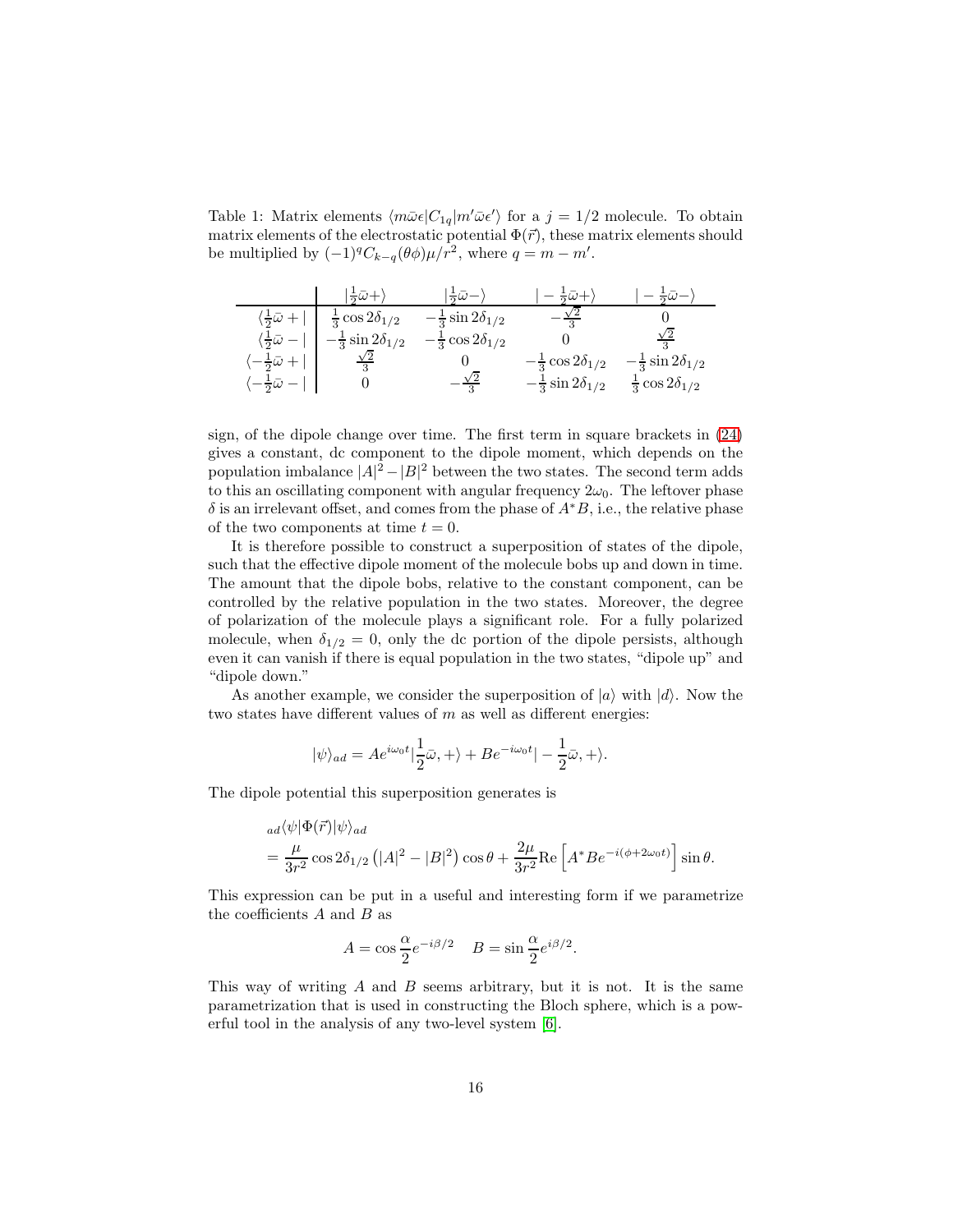This parametrization leads to the following expression for the potential:

<span id="page-16-0"></span>
$$
ad\langle \psi | \Phi(\vec{r}) | \psi \rangle_{ad}
$$
\n
$$
= \frac{1}{3} \frac{\mu}{r^2} \left[ \cos 2\delta_{1/2} \cos \alpha \cos \theta + \sin \alpha \sin \theta \cos((\beta - 2\omega_0 t) - \phi) \right].
$$
\n(25)

The interpretation of this result is clear upon comparing it to the classical result [\(2\)](#page-2-1). First consider that the molecule is perfectly polarized, so that  $\cos 2\delta_{1/2} = 1$ . Then [\(25\)](#page-16-0) represents the potential due to a dipole whose polar coordinates are  $(\alpha, \beta - \omega t)$ . That is, this dipole makes (on average) an angle  $\alpha$  with respect to the field, and it precesses about the field with an angular frequency  $2\omega_0$ . Interestingly, even in this strong field limit where the field nominally aligns the dipole along z, quantum mechanics allows the dipole to point in quite a different direction. As the field relaxes, the z-component reduces, but this dipole still has a component precessing about the field.

#### 4.2 Example:  $j = 1$

We also consider a molecule with spin  $j = 1$ . Here there are in principle three mixing angles,  $\delta_1$ ,  $\delta_0$ , and  $\delta_{-1}$ . However, as noted above we have  $\delta_{-1} = -\delta_1$  and  $\delta_0 = \pi/4$ , so that the entire electric field dependence of these matrix elements is incorporated in the single parameter  $\delta_1$ . In this notation, the matrix elements of the electrostatic potential for a  $j = 1$  molecule are given in Table 2.

Similar remarks apply to the spin-1 case as applied to the spin- $1/2$  case. If the molecule is in an eigenstate, say  $|+1\overline{\omega}, -\rangle$ , then the expectation value of the dipole points along the field axis, and its distribution has the usual  $\cos \theta$ dependence. In an eigenstate with  $m = 0$ , however, the expectation value of the dipole vanishes altogether.

As before, the molecule can also be in a superposition state. No matter how complicated this superposition is, the expectation value of the dipole must instantaneously point in some direction, since the only available angular dependence resides in the  $C_{1q}$  functions, which yield only dipoles. In other words, no superposition can generate the field pattern of a quadrupole moment, for example.

Where this dipole points, and how its orientation evolves with time, however, can be complicated. For example, a superposition of  $|+1\bar{\omega}, +\rangle$  and  $|+1\bar{\omega}, -\rangle$  can bob up and down, just like the analogous superposition for  $j = 1/2$ . However, for  $j = 1$  molecules additional superpositions are possible. For example, consider the combination

$$
|\psi\rangle_3 = Ae^{i\omega_0 t}| + 1\bar{\omega}, +\rangle + Be^{i\omega_0 t}|0\bar{\omega}, +\rangle + Ce^{i\omega_0 t}| - 1\bar{\omega}, -\rangle,
$$

where  $\hbar\omega_{\Delta} = \Delta/2$  is a shorthand notation for half the lambda doubling energy. Let us further assume for convenience that  $A, B$ , and  $C$  are all real. Then the expectation value of the electrostatic potential is

$$
_3\langle \psi|\Phi(\vec{r})|\psi\rangle_3 \quad = \quad \frac{\mu}{2}\cos 2\delta_1\left(A^2+C^2\right)\frac{\cos\theta}{r^2}
$$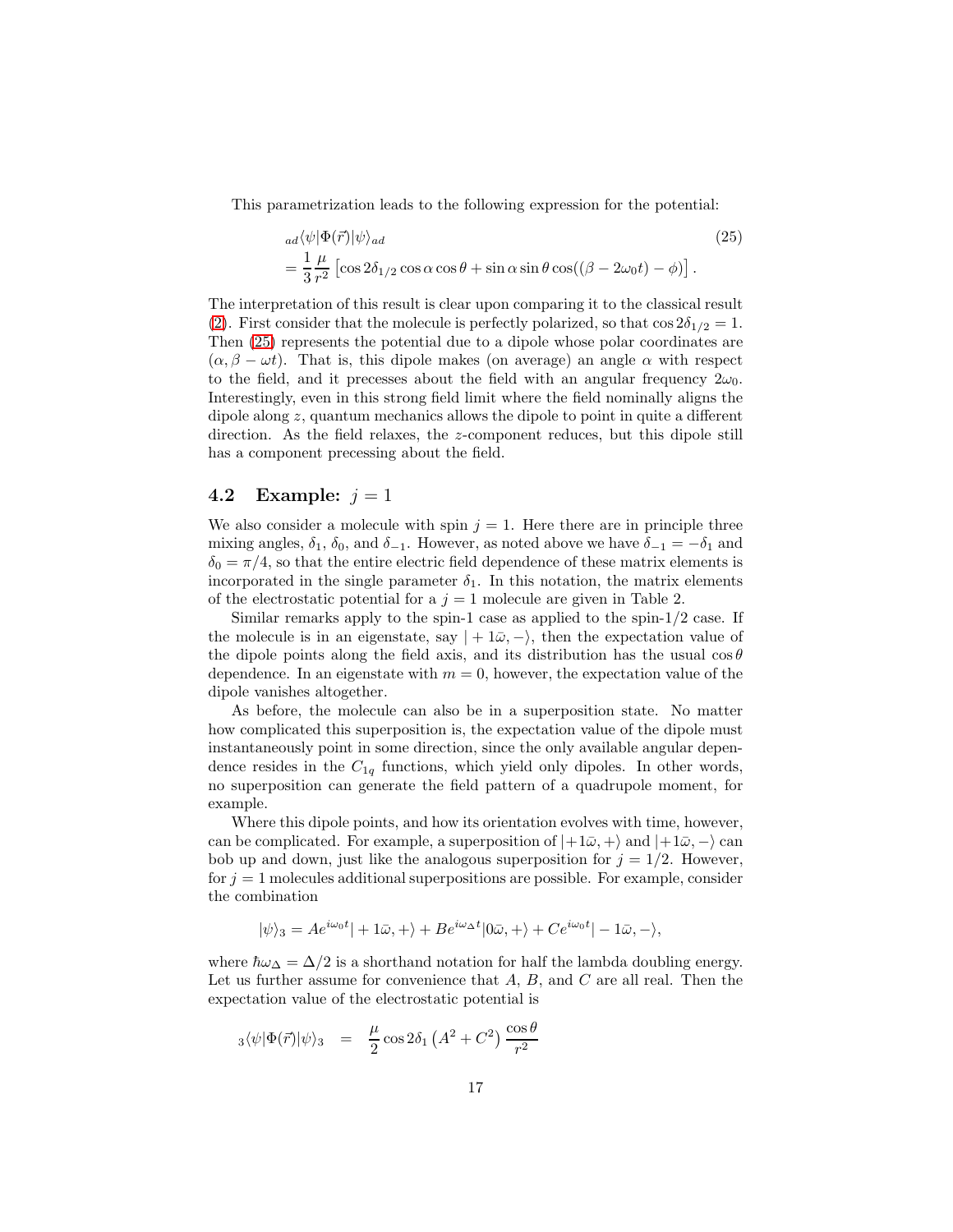+ 
$$
\frac{\mu}{\sqrt{2}} \cos(\delta_1 + \pi/4) B \frac{\sin \theta}{r^2}
$$
  
\n $\times \left[ A \cos((\omega_{\Delta} - \omega_0)t - \phi) - C \cos(-(\omega_{\Delta} - \omega_0)t - \phi) \right].$ 

By analogy with remarks in the previous section, this represents a dipole with a constant component along the z-axis, which depends on both the strength of the field and on  $|A|^2 + |C|^2$ , the total population in the  $\pm m$  states. It also has a component in the  $x-y$  plane, orthogonal to the field's direction. In the case where  $C = 0$ , this component would precess around the field axis with a frequency  $\omega_{\Delta} - \omega_0$ , in a clockwise direction as viewed from the +z direction. Vice-versa, if  $A = 0$ , this component would rotate at this frequency but in a counter-clockwise direction. If both components are present and  $A = C$ , then the result will be, not a rotation, but an oscillation of this component from, say,  $+x$  to  $-x$ , in much the same way that linearly polarized light in a superposition of left- and right-circularly polarized components. More generally, if  $A \neq C$ , then the tip of the dipole moment will trace out an elliptical path. However, in the limit of zero field,  $\omega_0$  reduces to  $\omega_{\Delta}$  and these time- dependent effects go away.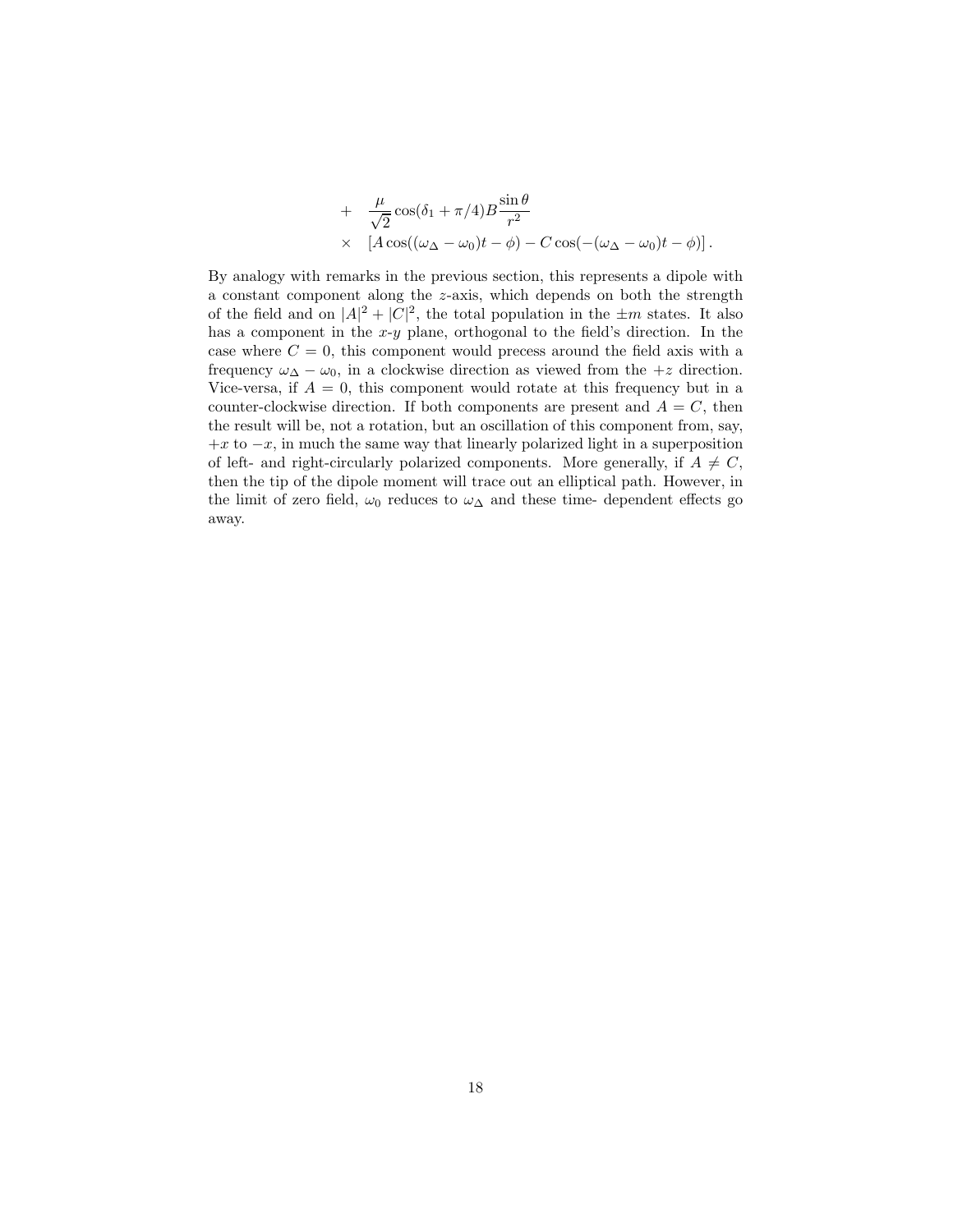Table 2: Matrix elements of  $C_{1q}$  for a  $j = 1$  molecule. To obtain the matrix elements of the electrostatic potential  $\Phi(\vec{r})$ , these matrix elements should be multiplied by  $(-1)^{q}C_{k-q}(\theta \phi)\mu/r^{2}$ , where  $q = m - m'$ .

|   |                            | $+1\bar{\omega}+$                    | $+1\bar{\omega}-$                    | $ 0\bar{\omega}+$                     | $ 0\bar{\omega}-$                     | $-1\bar{\omega}+$                    | $-1\bar{\omega}-$                     |
|---|----------------------------|--------------------------------------|--------------------------------------|---------------------------------------|---------------------------------------|--------------------------------------|---------------------------------------|
| 5 | $+1\bar{\omega} +$         | $\frac{1}{2}$ cos $2\delta_1$        | $-\frac{1}{2}\sin 2\delta_1$         | $-\frac{1}{2}\cos(\delta_1+\pi/4)$    | $\frac{1}{2}\sin(\delta_1+\pi/4)$     |                                      |                                       |
|   | $+1\bar{\omega}-$          | $-\frac{1}{2}\sin 2\delta_1$         | $-\frac{1}{2}\cos 2\delta_1$         | $\frac{1}{2}\sin(\delta_1+\pi/4)$     | $\frac{1}{2}\cos(\delta_1+\pi/4)$     |                                      |                                       |
|   | $\langle 0\bar{\omega}+$   | $\frac{1}{2}\cos(\delta_1+\pi/4)$    | $-\frac{1}{2}\sin(\delta_1 + \pi/4)$ |                                       |                                       | $-\frac{1}{2}\cos(-\delta_1+\pi/4)$  | $\frac{1}{2}\sin(-\delta_1 + \pi/4)$  |
|   | $\langle 0 \bar{\omega} -$ | $-\frac{1}{2}\sin(\delta_1 + \pi/4)$ | $-\frac{1}{2}\cos(\delta_1+\pi/4)$   |                                       |                                       | $\frac{1}{2}\sin(-\delta_1 + \pi/4)$ | $\frac{1}{2} \cos(-\delta_1 + \pi/4)$ |
|   | $-1\bar{\omega} +$         |                                      |                                      | $\frac{1}{2} \cos(-\delta_1 + \pi/4)$ | $-\frac{1}{2}\sin(-\delta_1 + \pi/4)$ | $-\frac{1}{2}\cos 2\delta_1$         | $-\frac{1}{2}\sin 2\delta_1$          |
|   | $\sqrt{-1}\bar{\omega}-$   |                                      |                                      | $-\frac{1}{2}\sin(-\delta_1 + \pi/4)$ | $-\frac{1}{2}\cos(-\delta_1+\pi/4)$   | $-\frac{1}{2}\sin 2\delta_1$         | $\frac{1}{2}$ cos $2\delta_1$         |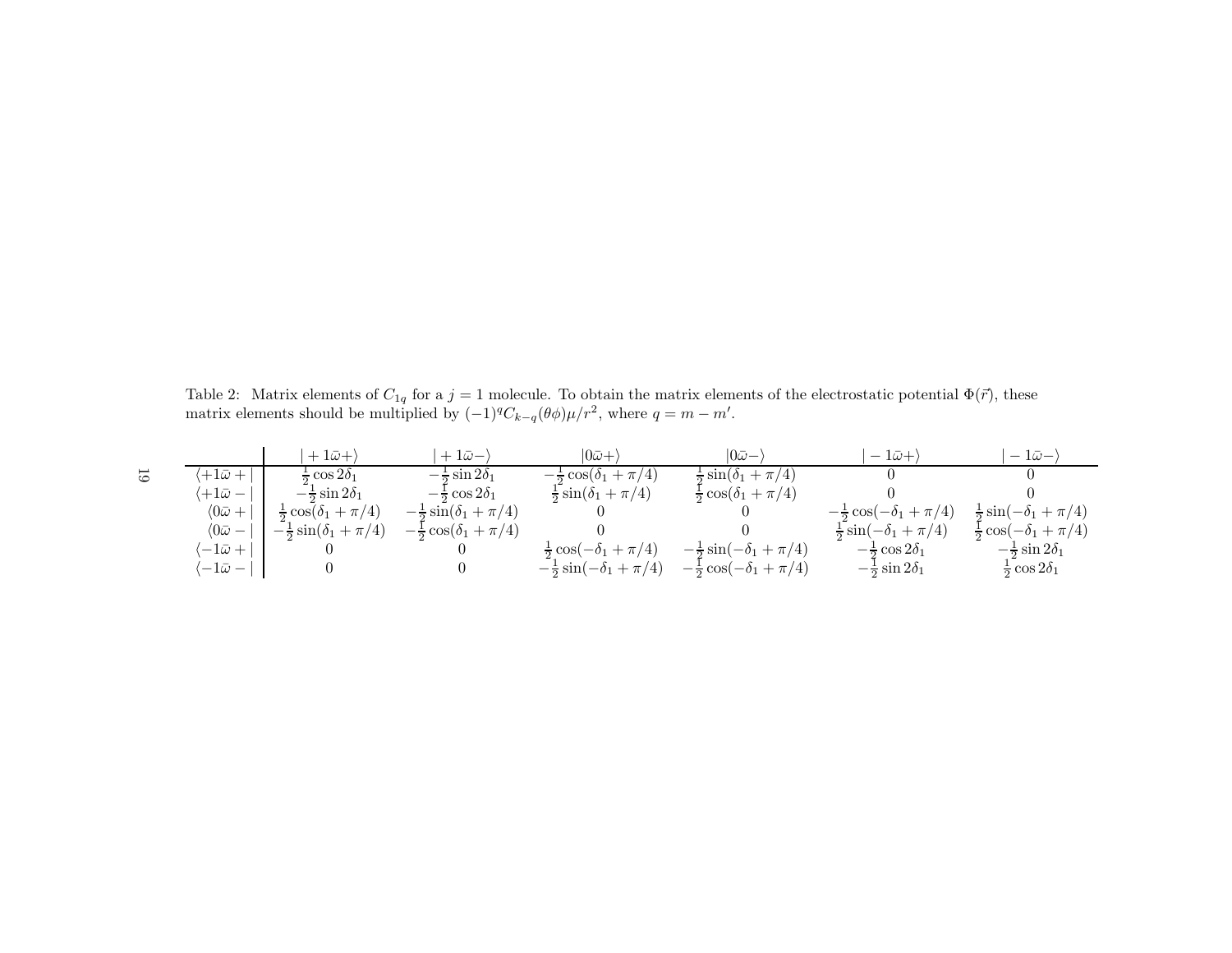### 5 Interaction of dipoles

Having thus carefully treated individual dipoles and their quantum mechanical matrix elements, we are now in a position to do the same for the dipole-dipole interaction between two molecules. This interaction depends on the orientation of each dipole,  $\vec{\mu}_1$  and  $\vec{\mu}_2$ ; and on their relative location,  $\vec{R}$ . This interaction has the form (Appendix A)

<span id="page-19-0"></span>
$$
V_d(\vec{r}) = \frac{\vec{\mu}_1 \cdot \vec{\mu}_2 - 3(\vec{\mu}_1 \cdot \hat{r})(\vec{\mu}_2 \cdot \hat{r})}{R^3}
$$
  
= 
$$
-\frac{\sqrt{6}\mu^2}{R^3} \sum_q (-1)^q [\mu_1 \otimes \mu_2]_{2q} C_{2-q}(\theta \phi).
$$
 (26)

In going from the first line to the second, we assume that both molecules have the same size dipole moment  $\mu$ , and that the intermolecular axis makes an angle θ with respect to the laboratory z axis, so that  $R = (R, θ, φ)$ . The angles θ and  $\phi$  thus stand for something slightly different than in the previous section. The third line in [\(26\)](#page-19-0) rewrites the interaction in a compact tensor notation that is useful for the calculations we are about to do. Here

$$
[\mu_1 \otimes \mu_2]_{2q} = \sqrt{5} \sum_{q_1 q_2} (-1)^q \begin{pmatrix} 2 & 1 & 1 \ q & -q_1 & -q_2 \end{pmatrix} C_{1q_1}(\beta_1 \alpha_1) C_{1q_2}(\beta_2 \alpha_2)
$$

denotes the second-rank tensor composed of the two first-rank tensors (i.e., vectors)  $C_{1q_1}(\beta_1\alpha_1)$  and  $C_{1q_2}(\beta_2\alpha_2)$  that give the orientation of the molecular axes [\[1\]](#page-29-0). Equation [\(26\)](#page-19-0) highlights the important point that the orientations of the dipoles are intimately tied to the relative motion of the dipoles: if a molecule changes its internal state and sheds angular momentum, that angular momentum may appear in the orbital motion of the molecules around each other.

#### 5.1 Potential matrix elements

Equation [\(26\)](#page-19-0) is a perfectly reasonable way of writing the classical dipole-dipole interaction. Quantum mechanically, however, we are interested in molecules that are in particular quantum states  $|jm\bar{\omega}, \epsilon\rangle$ , rather than molecules whose dipoles point in particular directions  $(\alpha, \beta)$ . We must therefore construct matrix elements of the interaction potential [\(26\)](#page-19-0) in the basis we have described in Sec. 3.3.

Writing the interaction in the form above has the advantage that each term in the sum factors into three pieces: one depending on the coordinates of molecule 1, another depending on the coordinates of molecule 2, and a third depending on the relative coordinates  $(\theta, \phi)$ . This makes it easier to evaluate the Hamiltonian in a given basis. For two molecules we consider the basis functions

<span id="page-19-1"></span>
$$
\langle \alpha_1 \beta_1 | jm_1 \bar{\omega}, \epsilon_1 \rangle \langle \alpha_2 \beta_2 | jm_2 \bar{\omega}, \epsilon_2 \rangle, \tag{27}
$$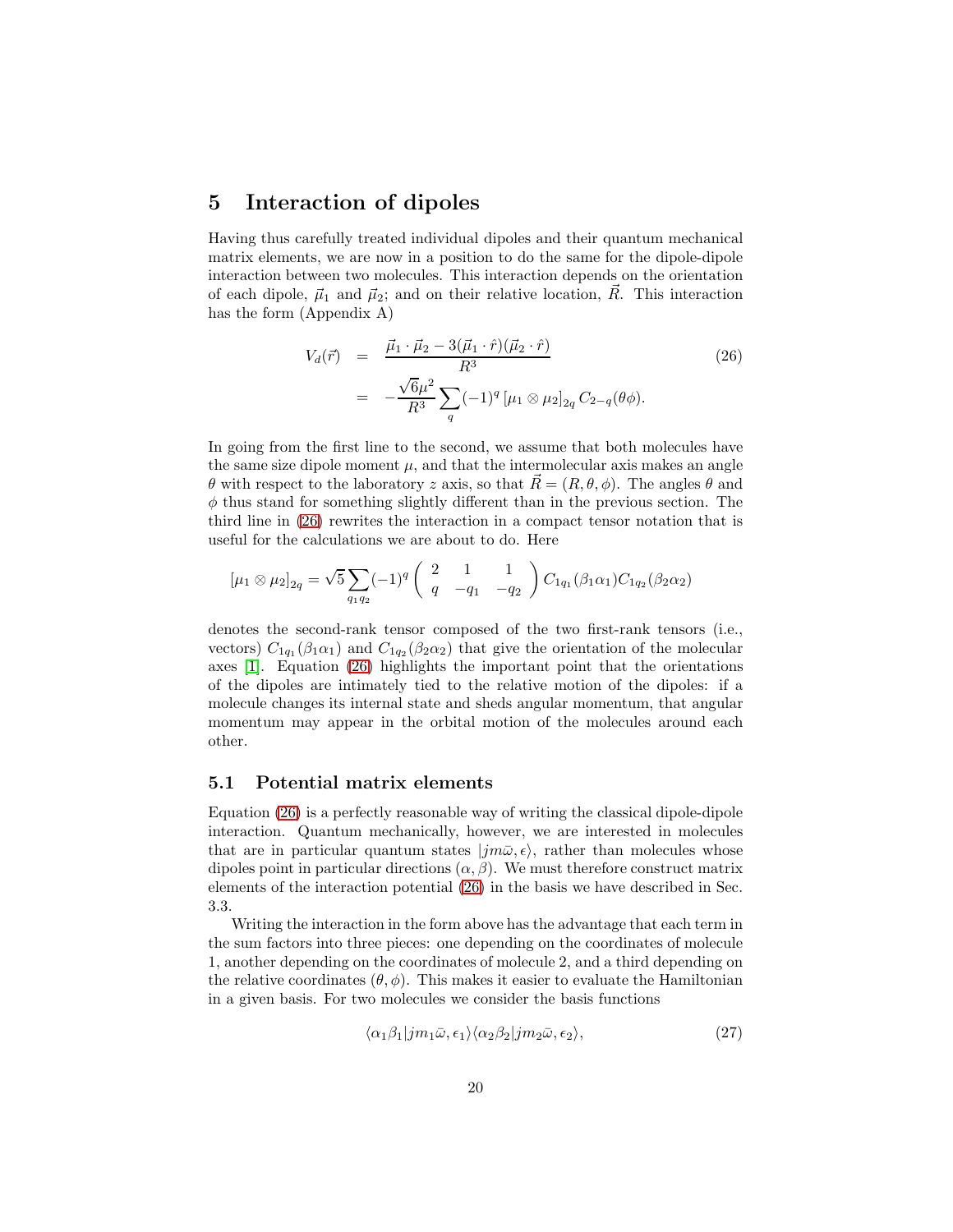as defined above. In this basis, matrix elements of the interaction become

<span id="page-20-0"></span>
$$
\langle jm_1\bar{\omega}, \epsilon_1; jm_2\bar{\omega}, \epsilon_2 | V_d(\theta, \phi) | jm'_1\bar{\omega}, \epsilon'_1; jm'_2\bar{\omega}, \epsilon'_2 \rangle =
$$
  

$$
-\frac{\sqrt{30}\mu^2}{R^3} \begin{pmatrix} 2 & 1 & 1\\ q & -q_1 & -q_2 \end{pmatrix}
$$
  

$$
\times \langle jm_1\bar{\omega}, \epsilon_1 | C_{1q_1} | jm'_1\bar{\omega}, \epsilon'_1 \rangle \langle jm_2\bar{\omega}, \epsilon_2 | C_{1q_2} | jm'_2\bar{\omega}, \epsilon'_2 \rangle C_{2-q}(\theta, \phi)
$$
  
(28)

where matrix elements of the form  $\langle jm\bar{\omega}, \epsilon | C_{1q}|jm'\bar{\omega}, \epsilon' \rangle$  are evaluated in Eq. [\(22\)](#page-13-3). Conservation of angular momentum projection constrains the values of the summation indices, so that  $q_1 = m_1 - m'_1$ ,  $q_2 = m_2 - m'_2$ , and  $q = q_1 + q_2$  $=(m_1+m_2)-(m'_1+m'_2)$ . To make this model concrete, we report here the values of the second-rank reduced spherical harmonics [\[1\]](#page-29-0):

$$
C_{20} = \frac{1}{2} (3 \cos^2 \theta - 1)
$$
  
\n
$$
C_{2\pm 1} = \mp \left(\frac{3}{2}\right)^{1/2} \cos \theta \sin \theta e^{\pm i\phi}
$$
  
\n
$$
C_{2\pm 2} = \left(\frac{3}{8}\right)^{1/2} \sin^2 \theta e^{\pm 2i\phi}.
$$

We also tabulate the relevant 3-j symbols in Table III.

Viewed roughly as a collision process, we can think of two molecules approaching each other with angular momenta  $m_1$  and  $m_2$ , scattering, and departing with angular momenta  $m'_1$  and  $m'_2$ , in which case q is the angular momentum transferred to the relative angular momentum of the pair of molecules. Remarkably, apart from a numerical factor that can be easily calculated, the part of the quantum mechanical dipole-dipole interaction corresponding to angular momentum transfer  $q$  has an angular dependence given simply by the multipole term  $C_{2-q}$ .

Suppose that the molecules, when far apart, are in the well-defined states [\(27\)](#page-19-1). Then the diagonal matrix element of the dipole-dipole potential evaluates to

<span id="page-20-1"></span>
$$
\left(\mu \frac{m_1 \epsilon_1 \bar{\omega}}{j(j+1)} \cos 2\delta_{m_1}\right) \left(\mu \frac{m_2 \epsilon_2 \bar{\omega}}{j(j+1)} \cos 2\delta_{m_2}\right) \frac{\left(1-3 \cos^2 \theta\right)}{R^3}.
$$
 (29)

This has exactly the form of the interaction for classical, polarized dipoles, as in Eq. [\(3\)](#page-2-2). The difference is that each dipole  $\mu$  is replaced by a quantumcorrected version (in large parentheses). It is no coincidence that this is the same quantum-corrected dipole moment that appeared in the expression [\(23\)](#page-13-2) for the field due to a single dipole. When both dipoles are aligned with the field, we have  $m_1\epsilon_1 > 0$  and  $m_2\epsilon_2 > 0$  (e.g., both molecules are of type  $|a\rangle$ ), and the interaction has the angular dependence  $\propto (1 - 3\cos^2 \theta)$ . On the other hand, when one dipole is aligned with the field and the other is against (e.g., one molecule is of type  $|a\rangle$  and the other is of type  $|c\rangle$ , then the opposite sign occurs – just as we would expect from classical intuition.

More generally, at finite electric field, or at finite values of  $R$ , the molecules do not remain in the separated-molecule eigenstates  $(27)$ , since they exert torques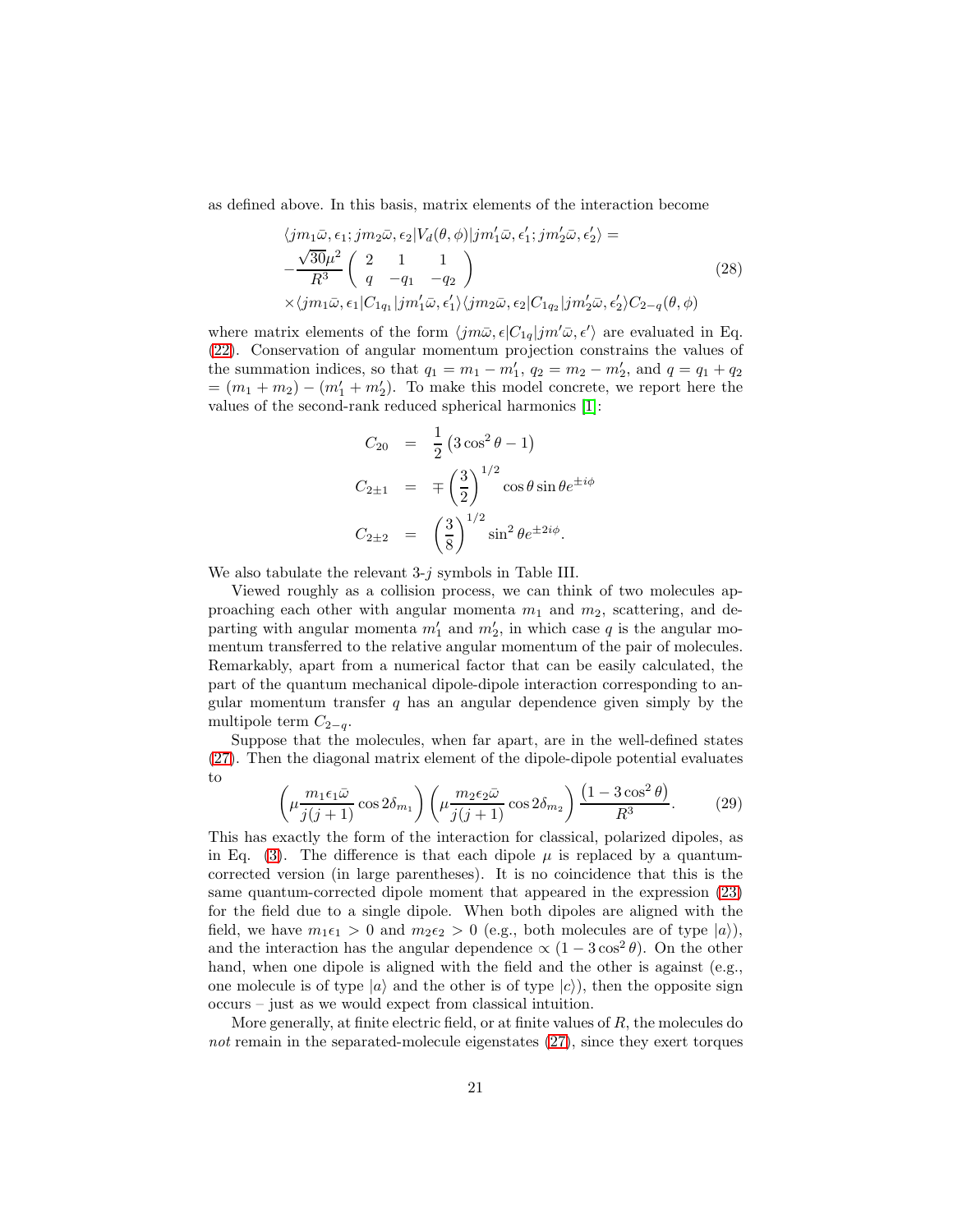Table 3: The 3-j symbols needed to construct the matrix elements in  $(28)$ . Note that these symbols remain invariant under interchanging the indices  $q_1$ and  $q_2$ , as well as under simultaneously changing the signs of  $q-1$ ,  $q_2$ , and q [\[1\]](#page-29-0).

| $q_1$ | $q_2$ | 42                |
|-------|-------|-------------------|
|       |       | $\overline{2/15}$ |
|       |       | $1/\sqrt{30}$     |
|       | 0     | $-1/\sqrt{10}$    |
|       |       | /5<br>1'          |

on one another. The interaction among several different internal molecular states makes the scattering of two molecules a "multichannel problem," the formulation and solution of which is described in Chapters XXX. However, a good way to visualize the action of the dipole-dipole potential on the molecules is to construct an adiabatic surface. To do so, we diagonalize the interaction at a fixed value of  $\overline{R}$ , the relative location of the two molecules.

Before doing this, we must consider the quantum statistics of the molecules. If the two molecules under consideration are identical bosons or identical fermions, then the total two-molecule wave function must account for this fact. This total wave function is

$$
\langle \alpha_1 \beta_1 \gamma_1 | j m_1 \bar{\omega} \epsilon_1 \rangle \langle \alpha_2 \beta_2 \gamma_2 \rangle | j m_2 \bar{\omega} \epsilon_2 \rangle F_{j \bar{\omega}; m_1 \epsilon_1 m_2 \epsilon_2} (R, \theta, \phi).
$$

This wave function is either symmetric or antisymmetric under the exchange of the two particles, which is accomplished by swapping the internal states of the molecules, while simultaneously exchanging their center-or-mass coordinates, i.e., by mapping  $\vec{R}$  to  $-\vec{R}$ :

<span id="page-21-1"></span>
$$
(\alpha_1 \beta_1) \leftrightarrow (\alpha_2 \beta_2) \nR \rightarrow R \n\theta \rightarrow \pi - \theta \n\phi \rightarrow \pi + \phi.
$$
\n(30)

For the molecule's internal coordinates, a wave function with definite exchange symmetry is given by

<span id="page-21-0"></span>
$$
\langle \alpha_1 \beta_1 \gamma_1 | j m_1 \bar{\omega} \epsilon_1 \rangle \langle \alpha_2 \beta_2 \gamma_2 \rangle | j m_2 \bar{\omega} \epsilon_2 \rangle_s
$$
  
= 
$$
\frac{1}{\sqrt{2(1 + \delta_{m_1 m_2} \delta_{\epsilon_1 \epsilon_2})}}
$$

$$
\times [\langle \alpha_1 \beta_1 \gamma_1 | j m_1 \omega \epsilon_1 \rangle \langle \alpha_2 \beta_2 \gamma_2 | j m_2 \omega \epsilon_2 \rangle + s \langle \alpha_2 \beta_2 \gamma_2 | j m_1 \omega \epsilon_1 \rangle \langle \alpha_1 \beta_1 \gamma_1 | j m_2 \omega \epsilon_2 \rangle].
$$

$$
(31)
$$

The new index  $s = \pm 1$  denotes whether the combination [\(31\)](#page-21-0) is even or odd under the interchange. If  $s = +1$ , then F must be symmetric under the trans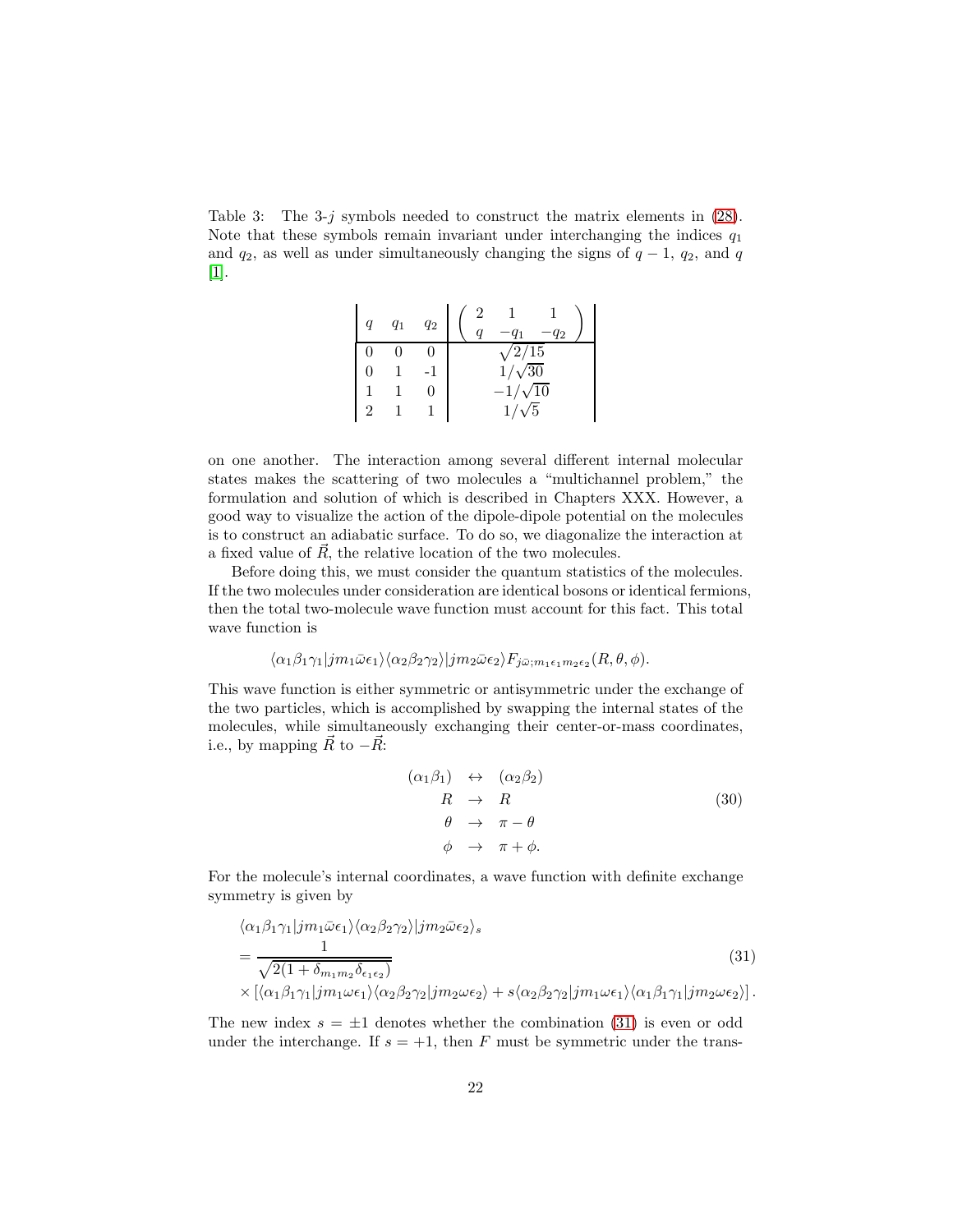formation  $\vec{R} \rightarrow -\vec{R}$  for bosons, and odd under this transformation for identical fermions. If  $s = -1$ , the reverse must hold.

We now have the tools required to consider the form of the dipole-dipole interaction beyond the "pure" dipolar form [\(29\)](#page-20-1). The details of this analysis will depend on the Schrödinger equation to be solved. In its fundamental form, the Schrödinger equation reads

$$
\left(-\frac{\hbar^2}{2m_r}\nabla^2 + V_d + H_S\right)\Psi = E\Psi.
$$

Here  $H_S$  stands for the threshold Hamiltonian that includes  $\Lambda$ -doubling and electric field interactions, and is assumed to be diagonal in the basis [\(31\)](#page-21-0); and  $m<sub>r</sub>$  is the reduced mass of the pair of molecules. In the usual way, we expand the total wave function  $\psi$  as

$$
\Psi(R,\theta,\phi) = \frac{1}{R} \sum_{i'} F_{i'}(R,\theta,\phi) |i'\rangle,
$$

where the index i stands for the collective set of quantum numbers  $\{j\bar{\omega}; m_1\epsilon_1m_2\epsilon_2s\}.$ 

Inserting this expansion into the Schrödinger equation and projecting onto the ket  $\langle i|$  leads to the following set of coupled equations:

$$
-\frac{\hbar^2}{2m_r} \left[ \frac{\partial^2}{\partial R^2} + \frac{1}{R^2 \sin \theta} \frac{\partial}{\partial \theta} \left( \sin \theta \frac{\partial}{\partial \theta} \right) + \frac{1}{R^2 \sin^2 \theta} \frac{\partial^2}{\partial \phi^2} \right] F_i
$$
  
+ 
$$
\sum_{i'} \langle i | V_d | i' \rangle F_{i'} + \langle i | H_S | i \rangle F_i = E F_i.
$$

If we keep N channels i, then this represents a set of N coupled differential equations. We can, in principle, solve these subject to physical boundary conditions for any bound or scattering problem at hand. For visualization, however, we will find it convenient to reduce these equations to fewer than three independent variables. We carry out this task in the following subsections.

#### 5.2 Adiabatic potential energy surfaces in two dimensions

Applying an electric field in the  $\hat{z}$  direction establishes  $\hat{z}$  as an axis of cylindrical symmetry for the two-body interaction. The angle  $\phi$  determines the relative orientation of the two molecules about this axis, thus the interaction cannot depend on this angle. To handle this, we include an additional factor in our basis set,

$$
|m_l\rangle = \frac{1}{\sqrt{2\pi}} \exp(im_l\phi).
$$

We then expand the total wave function as

$$
\Psi^{M_{tot}}(R,\theta,\phi) = \frac{1}{R} \sum_{i'm'_l} F_{i'm'_l}(R,\theta)|m'_l\rangle|i'\rangle.
$$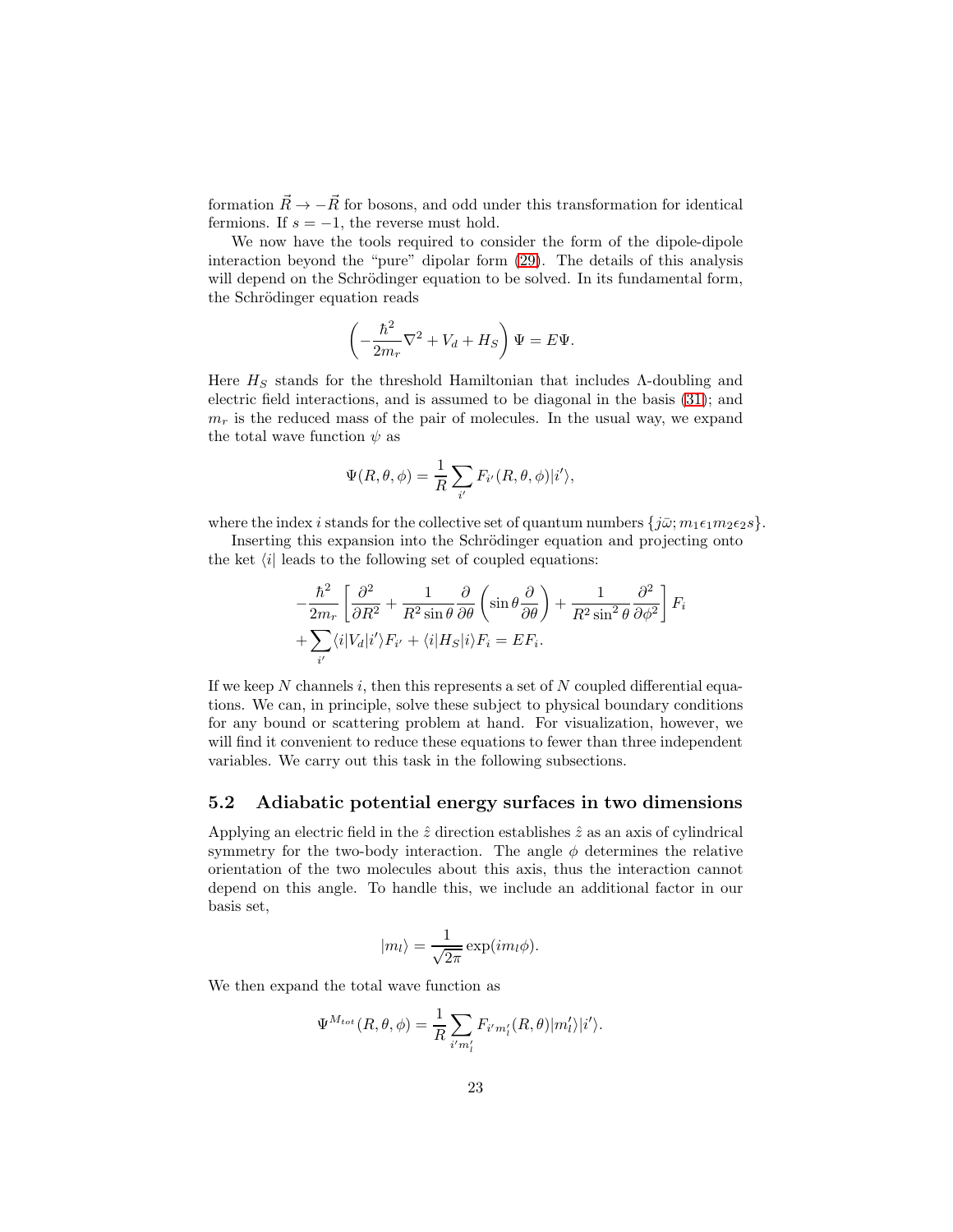In each term of this expression the quantum numbers must satisfy the conservation requirement for fixed total angular momentum projection,  $M_{tot}$  =  $m_1 + m_2 + m_l$ . In addition, applying exchange symmetry to each term requires that  $F_{i,m_l}(R, \pi - \theta) = s(-1)^{m_l} F_{i,m_l}(R, \theta)$  for bosons, and  $s(-1)^{m_l+1} F_{i,m_l}(R, \theta)$ for fermions.

Inserting this expansion into the Schrödinger equation yields a slightly different set of coupled equations:

<span id="page-23-0"></span>
$$
-\frac{\hbar^2}{2m_r} \left[ \frac{\partial^2}{\partial R^2} + \frac{1}{R^2 \sin^2 \theta} \frac{\partial}{\partial \theta} \left( \sin \theta \frac{\partial}{\partial \theta} \right) \right] F_{i,m_l}
$$
\n
$$
+\frac{\hbar^2 m_l^2}{2m_r R^2 \sin^2 \theta} F_{im_l} + \sum_{i'} \langle i | V_d^{2D} | i' \rangle F_{i'm_l'} + \langle i | H_S | i \rangle F_{im_l} = EF_{im_l}.
$$
\n(32)

This substitution has the effect of replacing the differential form of the azimuthal kinetic energy,  $\propto \partial^2/\partial \phi^2$ , by an effective centrifugal potential  $\propto m_l^2/R^2 \sin^2 \theta$ . In addition, the matrix elements of the dipolar potential  $V_d^{2D}$  are slightly different from those of  $V_d$ . Recall that the  $\theta$  dependent part of the matrix element [\(28\)](#page-20-0) is proportional to  $C_{2-q}(\theta, \phi)$ , which we will write explicitly as

$$
C_{2-q}(\theta,\phi) \equiv C_{2-q}(\theta) \exp(-iq\phi).
$$

This equation explicitly defines a new function  $C_{2-q}(\theta)$  that is a function of  $\theta$  alone, and that is proportional to an associated Legendre polynomial. The matrix element of the potential now includes the following integral:

$$
\langle m_l | C_{2-q} | m'_l \rangle = \int d\phi \frac{1}{\sqrt{2\pi}} e^{-im_l \phi} C_{2-q}(\theta) e^{-iq\phi} \frac{1}{\sqrt{2\pi}} e^{im'_l \phi}
$$
  

$$
= \frac{C_{2-q}(\theta)}{2\pi} \int d\phi e^{i(M'_{tot} - M_{tot})\phi}
$$
  

$$
= \delta_{M_{tot}M'_{tot}} C_{2-q}(\theta),
$$

which establishes the conservation of the projection of total angular momentum by the dipole-dipole interaction. Therefore, matrix elements of  $V_d^{2D}$  in this representation are identical to those in of  $V<sub>d</sub>$  in Eq. [\(28\)](#page-20-0) except that the factor  $\exp(-iq\phi)$  is replaced by  $\delta_{M_{tot}M'_{tot}}$ .

With these matrix elements in hand, we can construct solutions to the coupled differential equations [\(32\)](#page-23-0). However, to understand the character of the potential surface, it is useful to construct adiabatic potential energy surfaces. This means that, for a fixed relative position of the molecules  $(R, \theta)$ , we find the energy spectrum of [\(32\)](#page-23-0) by diagonalizing the Hamiltonian  $V_c^{2D} + V_d^{2D} + H_S$ , where  $V_c^{2D}$  is a shorthand notation for the centrifugal potential discussed above. This approximation is common throughout atomic and molecular physics, and amounts to defining a single surface that comes as close as possible to representing what is, ultimately, multichannel dynamics.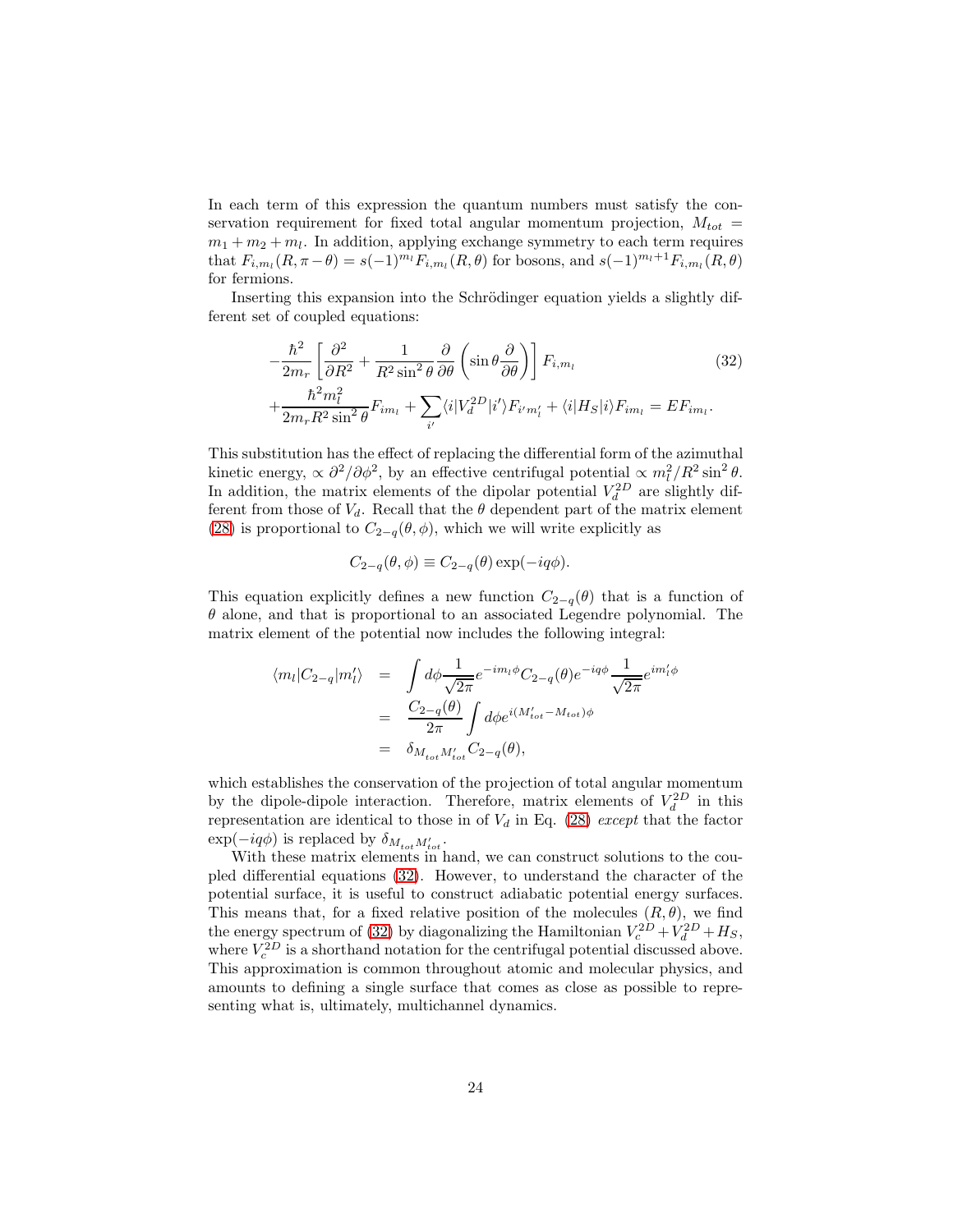### 5.3 Example:  $j = 1/2$  molecules

Analytic results for the adiabatic surfaces are rather difficult to obtain. Consider the simplest realization of our model, a molecule with spin  $j = 1/2$ . In this case each molecule has four internal states (two values of  $m$  and two values of  $\epsilon$ ), so that the two-molecule basis comprises sixteen elements. Dividing these according to exchange symmetry of the molecules' internal coordinates, there are ten channels within the manifold of  $s = +1$  channels, and six within the  $s = -1$  manifold. These are the cases we will discuss in the following, although the same qualitative features also appear in higher- $j$  molecules.

As the simplest illustration of the influence of internal structure on the dipolar interaction, we will focus on the lowest-energy adiabatic surface, and show how it differs from the "pure dipolar" result  $(29)$  as the molecules approach one another. The physics underlying this difference arises from the fact that the dipole-dipole interaction becomes stronger as the molecules get closer together, and at some point this interaction is stronger than the action of the external field that holds their orientation fixed in the lab. The intermolecular distance at which this happens can be approximately calculated by setting the two interactions equal,  $\mu^2/R_0^3 = \sqrt{(\mu \mathcal{E})^2 + (\Delta/2)^2}$ , yielding a characteristic distance

$$
R_0 = \left(\frac{\mu^2}{\sqrt{(\mu \mathcal{E})^2 + (\Delta/2)^2}}\right)^{1/3}.
$$

When  $R \gg R_0$ , the electric field interaction is dominant, the dipoles are aligned, and the interaction is given by Eq.  $(29)$ . When R becomes comparable to, or less than,  $R_0$ , then the dipoles tend to align in a head-to-tail orientation to minimize their energy, regardless of their relative location.

Before proceeding, it is instructive to point out how large the scale  $R_0$  can be for realistic molecules. For the OH molecule considered above, with  $\mu = 1.7$ Debye and  $\Delta = 0.06$  cm<sup>-1</sup>, the molecule can be polarized in a field of  $\mathcal{E} \approx 1600$ V/cm. At this field, the characteristic radius is approximately  $R_0 \approx 120 a_0$ (where  $a_0 = 0.053$  nm is the Bohr radius), far larger than the scale of the molecules themselves. Therefore, while the dipole-dipole interaction is by far the largest interaction energy at large  $R$ , over a significant range of this potential does not take the usual dipolar form. To take an even more extreme case, the molecule NiH has a ground state of  ${}^2\Delta$  symmetry with  $j = 5/2$  [\[2\]](#page-29-1). Because it is a  $\Delta$ , rather than a  $\Pi$ , state, its  $\Lambda$  doublet is far smaller, probably on the order of  $\sim 10^{-5}$  cm<sup>-1</sup>. This translates into a critical field of  $\mathcal{E} \approx 0.5$  V/cm, and a characteristic radius at this field  $R_0 \approx 2000 a_0 \approx 0.09 \mu$ m. This length is approaching a non-negligible fraction of the interparticle distance in a Bose-Einstein condensed sample of such molecules (assuming a density of  $10^{14}$  cm<sup>-3</sup>, this spacing is of order  $0.2 \mu m$ ). Deviations from the simple dipolar behavior may thus influence the macroscopic properties of a quantum degenerate dipolar gas.

As an example, we present in Figure 2 sections of the lowest-energy adiabatic potential energy surfaces for a ficticious  $j = 1/2$  molecule whose mass, dipole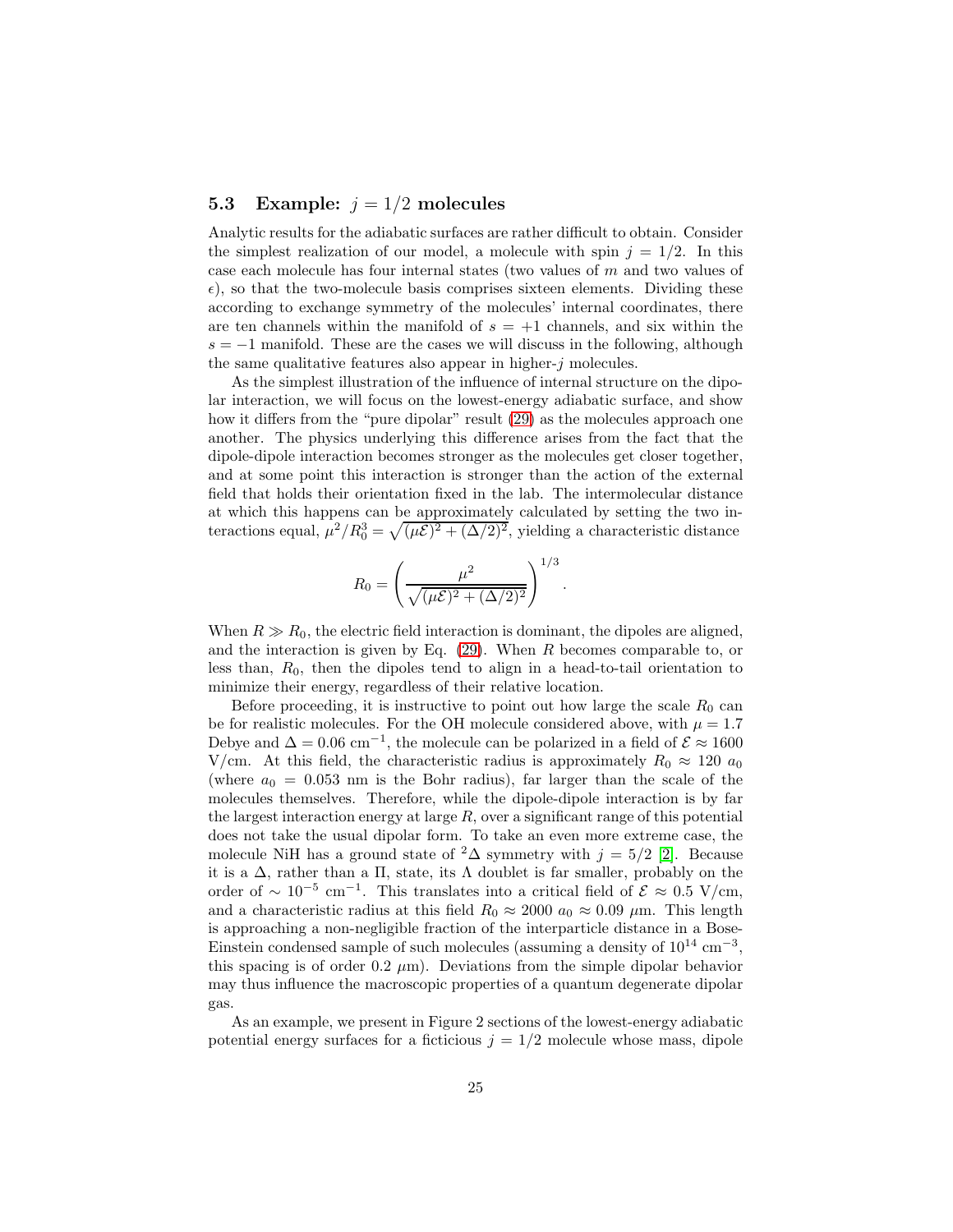moment, and  $\Lambda$  doublet are equal to those of OH. These were calculated in a strong-field limit with  $\mathcal{E} = 10^4$  V/cm. Each row corresponds to a particular intermolecular separation, which is compared to the characteristic radius  $R_0$ . However, as noted above, there are two possible ways for the molecule to have its lowest energy, as illustrated by parts (a) and (b) of Figure 1. Interestingly, it turns out that these give rise to rather different adiabatic surfaces. To illustrate this, we show in the left column of Figure 2 the surface for a pair of type  $|a\rangle$ molecules, which corresponds at infinitely large R to the channel  $\left|\frac{1}{2}+\frac{1}{2}+\frac{1}{5}+\cdots\right|$ 1); and in the right column we show combinations of one type  $|a\rangle$  and one type  $|b\rangle$  molecule. In the latter case, there are two possible symmetries corresponding to  $s = \pm 1$ , both of which are shown. Finally, for comparison, the unperturbed "pure dipole" result is shown in all panels as a dotted line.

Consider first two molecules of type  $|a\rangle$  (left column of Fig.2). For large distances  $R > R_0$  (top panel), the adiabatic potential deviates only slightly from the pure-state result, reducing the repulsion at  $\theta = \pi/2$ . When R approaches the characteristic radius  $R_0$  (middle panel), the effect of mixing in the higherenergy channels becomes apparent. Finally, when  $R < R_0$  (lower panel), the mixing is even more significant. In this case the dipole-dipole interaction is the dominant energy, with the threshold energies serving as a small perturbation. As a consequence, the quantum numbers  $|\frac{1}{2} + \frac{1}{2} + i s = 1\rangle$  can no longer identify the channel. It is beyond the scope of this chapter to discuss the corresponding eigenstates in detail. Nevertheless, we find that for  $R < R_0$  the channel  $|aa\rangle$ (repulsive at  $\theta = \pi/2$ ) is strongly mixed with the channel  $|ac\rangle$  (attractive at  $\theta = \pi/2$ . The combination is just sufficient that the two channels nearly cancel out one another's  $\theta$ -dependence. At the ends of the range, however, the adiabatic curve is contaminated by a small amount of channels containing centrifugal energy  $\propto 1/\sin^2\theta$ .

The right column of Figure 2 shows adiabatic curves for the mixed channels, one molecule of type  $|a\rangle$  and one of type  $|b\rangle$ . In this case there are two possible signs of s; These are distinguished by using solid lines for channel  $\left|\frac{1}{2}+,-\frac{1}{2}-;s\right|$ 1); and dashed lines for channel  $|\frac{1}{2}+,-\frac{1}{2}-;s=-1\rangle$ . Strikingly, these surfaces are different both from one another, and from the surfaces in the left column of the figure. Ultimately this arises from different kinds of channel couplings in the potentials [\(28\)](#page-20-0). Note that, while type  $|a\rangle$  and type  $|b\rangle$  molecules are identical in their interaction energy with the electric field, they still represent different angular momentum states. Nevertheless, molecules in these channels still closely reflect the pure dipolar potential at large R, and become nearly  $\theta$ -independent for small R.

A further important point is that the potentials described here represent large energies as compared to the mK or  $\mu$ K translational kinetic energies of cold molecules, and will therefore significantly influence their dynamics. Further, the potentials depend strongly on the value of the electric field of the environment, both through the direct effect of polarization on the magnitude of the dipole moments, and through the influence of the field on the characteristic radius  $R_0$ . It is this sensitivity to field that opens the possibility of control over interactions in an ultracold dipolar gas.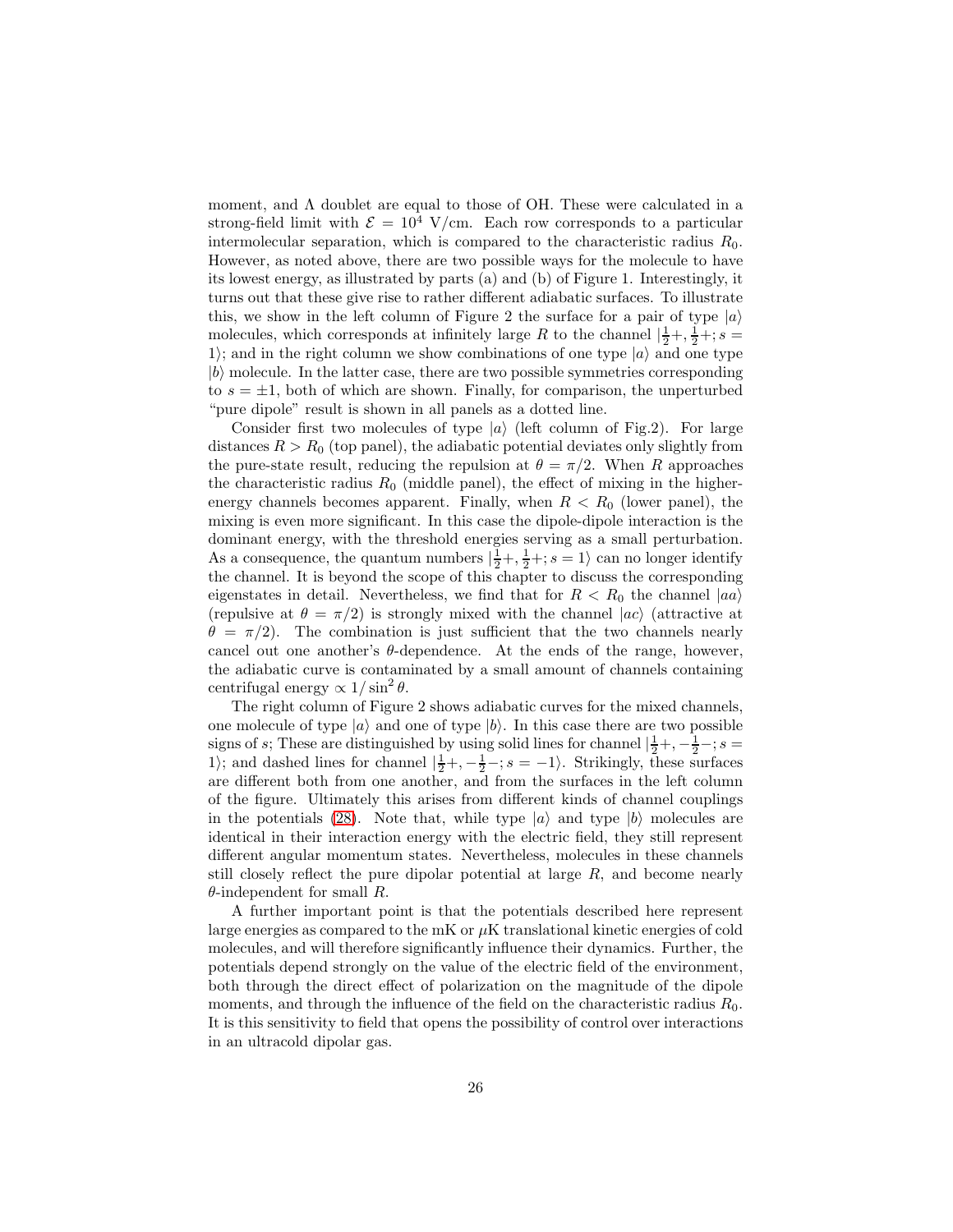Figure 2: Angular dependence of adiabatic potential energies for various combinations of molecules at different interparticle spacings R, which are indicted on the right side. Dotted lines: diagonal matrix element of the interaction, assuming both molecules remain strongly aligned with the electric field. Solid and dashed lines: adiabatic surfaces. These surfaces are based on the  $j = 1/2$ model discussed in the text, using  $\mu = 1.68$  Debye,  $\Delta = 0.056$  cm<sup>-1</sup>,  $m_r = 8.5$ amu, and  $\mathcal{E} = 10^4$  V/cm, yielding  $R_0 \sim 70a_0$ . The left hand column presents results for two molecules of type  $|a\rangle$ , as labeled in Fig. 1; in the right column are results for one molecule of type  $|a\rangle$  and one of type  $|b\rangle$ , which necessitates specifying an exchange symmetry  $s$ .

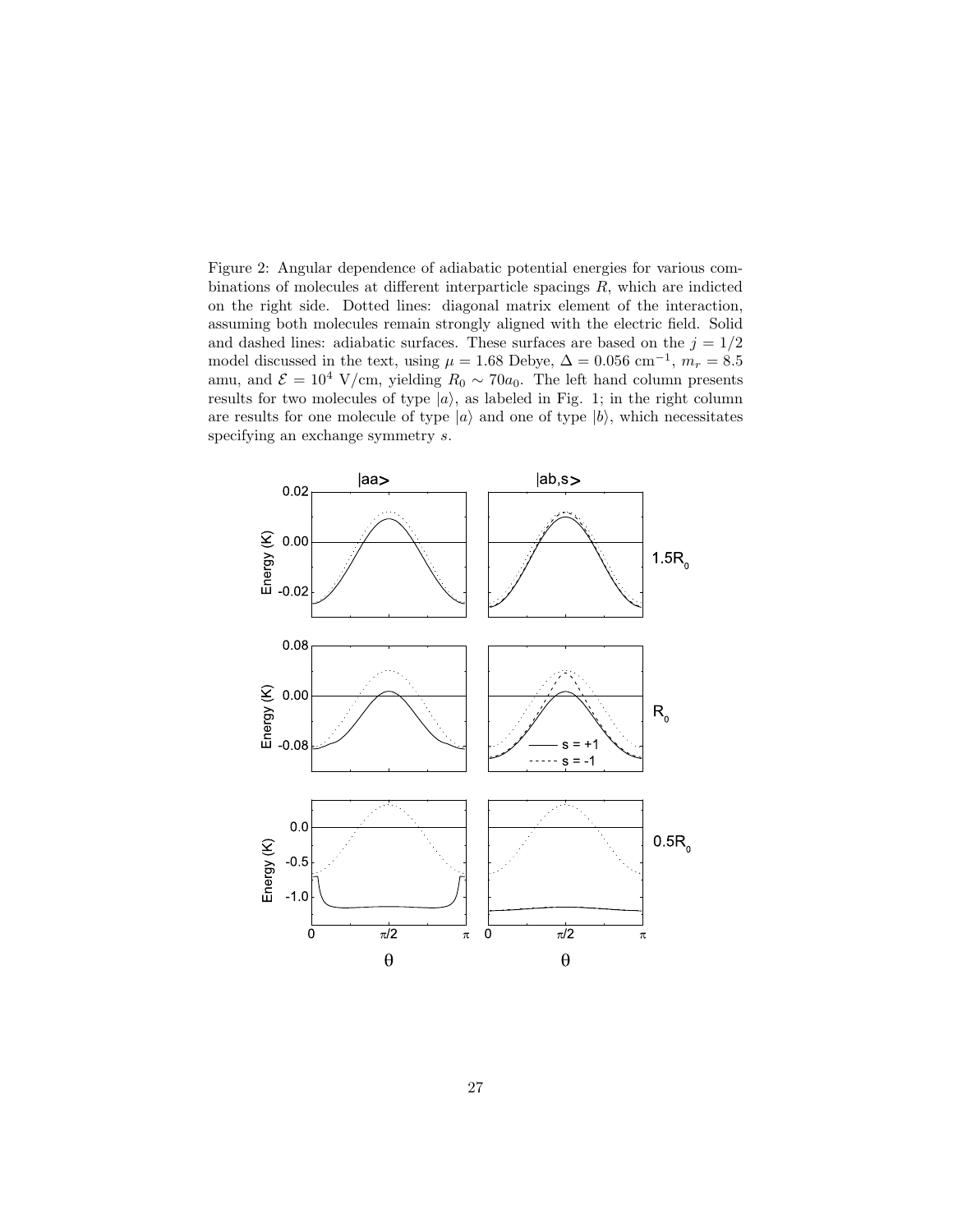Although we have limited the discussion here to the lowest adiabatic state, interesting phenomena are also expected to arise due to avoided crossings in excited states. Notable is a collection of long-range quasi-bound states, whose intermolecular spacing is roughly centered around  $R_0$  [\[7\]](#page-29-6). Such states could conceivably be used to associate pairs of molecules into well-characterized transient states, furthering the possibilities of control of molecular interactions.

### 5.4 Adiabatic potential energy curves in one dimension: partial waves

For many scattering applications, it is not necessarily convenient to express the dipole-dipole interaction as a surface (more properly, a set of surfaces) in the variables  $(R, \theta, \phi)$  describing the relative position and orientation of the molecules. Rather, it is useful to expand the relative angular coordinates  $(\theta, \phi)$ in a basis as well. To do this, the basis set [\(27\)](#page-19-1) is augmented by spherical harmonics describing the relative orientation of the molecules, to become

$$
\langle \alpha_1 \beta_1 \gamma_1 | j m_1 \bar{\omega} \epsilon_1 \rangle \langle \alpha_2 \beta_2 \gamma_2 | j m_2 \bar{\omega} \epsilon_2 \rangle \langle \theta \phi | l m_l \rangle,
$$

with

$$
\langle \theta \phi | lm_l \rangle = Y_{lm_l}(\theta \phi) = \sqrt{\frac{2l+1}{4\pi}} C_{lm_l}(\theta \phi).
$$

The total wave function is therefore described by the superposition

$$
\Psi^{M_{tot}}(R,\theta,\phi) = \frac{1}{R} \sum_{i',l',m'_l} F_{i',l',m'_l} Y_{l'm'_l}(\theta\phi)|i'\rangle,
$$

which represent a conventional expansion into partial waves. The wave function is, as above, restricted by conservation of angular momentum to require  $M_{tot} =$  $m_1 + m_1 + m_l$  to have a constant value. Moreover, the effect of the symmetry operation [\(30\)](#page-21-1) on  $|lm_l\rangle$  is to introduce a phase factor  $(-1)^l$ . Therefore, the wave function is restricted to  $s(-1)^l = 1$  for bosons, and  $s(-1)^l = -1$  for fermions.

The effect of this extra basis function is to replace the  $C_{2-q}$  factor in [\(28\)](#page-20-0) by its matrix element

<span id="page-27-0"></span>
$$
C_{2-q} \rightarrow \langle lm_l|C_{2-q}|l'm'_l\rangle \tag{33}
$$
  
=  $\sqrt{(2l+1)(2l'+1)}(-1)^{m_l}\begin{pmatrix} l & 2 & l \\ 0 & 0 & 0 \end{pmatrix}\begin{pmatrix} l & 2 & l \\ -m_l & -q & m'_l \end{pmatrix}$ 

From this expression it is seen that the angular momentum  $q$ , lost to the internal degrees of freedom of the molecules, appears as the change in their relative orbital angular momentum. From here, the effects of field dressing are exactly as treated above.

The quantum number  $l$ , as is usual in quantum mechanics when treated in spherical coordinates, represents the orbital angular momentum of the pair of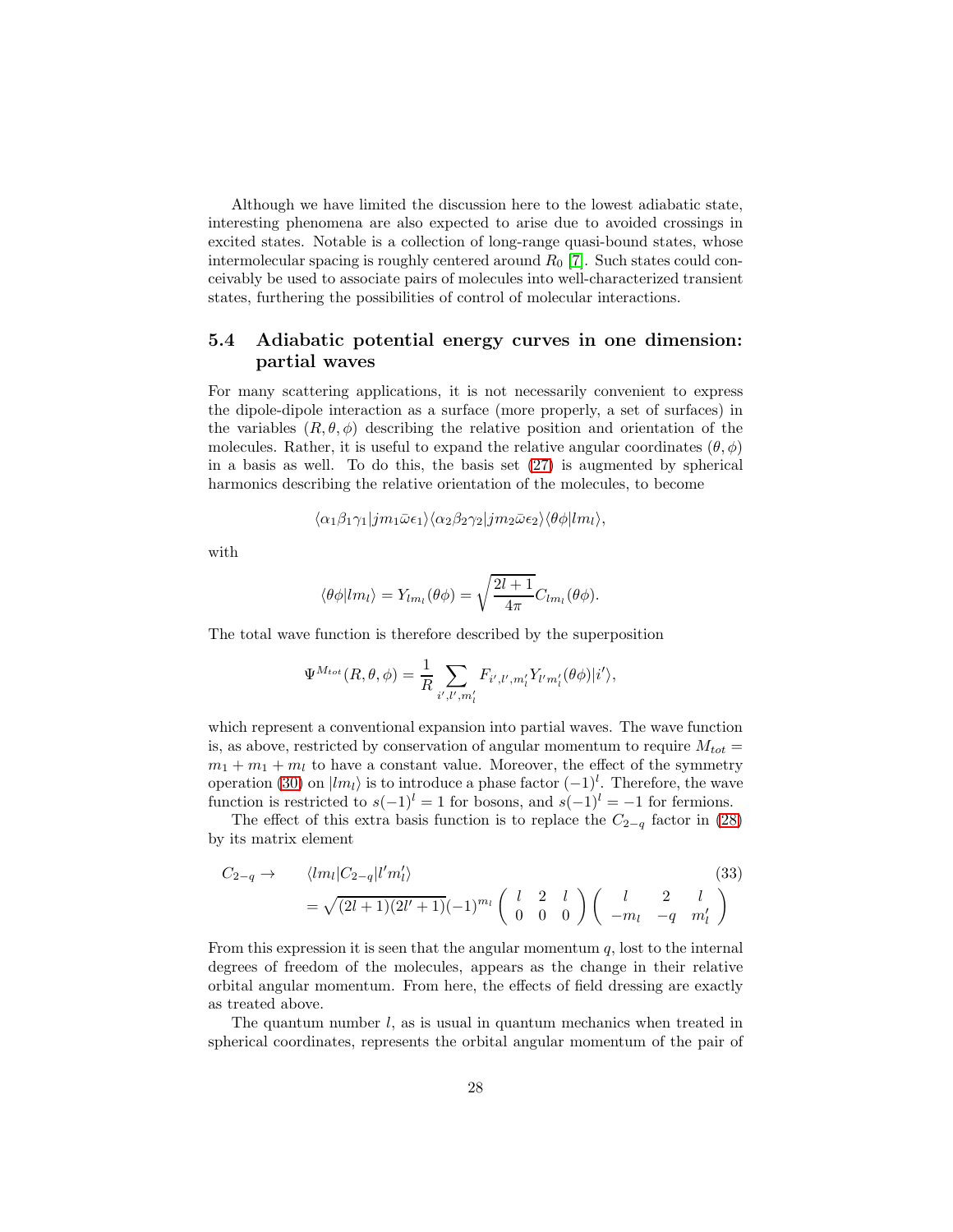molecules about their center of mass. Following the usual treatment, this leads to a set of coupled radial Schrödinger equations for the relative motion of the molecules:

$$
-\frac{\hbar^2}{2m_r}\frac{d^2F_{ilm_l}}{dR^2} + \frac{\hbar^2l(l+1)}{2m_rR^2}F_{ilm_l} + \sum_{i'} \langle i|V_d^{1D}|i'\rangle F_{i'l'm'_l} + \langle i|H_S|i\rangle F_{ilm_l} = EF_{ilm_l}.
$$

The second term in this expression represents a centrifugal potential  $\propto 1/R^2$ , which is present for all partial waves  $l > 0$ .

### 5.5 Asymptotic form of the interaction

Casting the Schrödinger equation as an expansion in partial waves, and the interaction as a set of curves in R, rather than as a surface in  $(R, \theta, \phi)$ , allows us to explore more readily the long-range behavior of the dipole-dipole interaction.

The first 3-j symbol in [\(33\)](#page-27-0) vanishes unless  $l + 2 + l'$  is an odd number, meaning that even(odd) partial waves are coupled only to even(odd) partial waves. Moreover, the values of  $l$  and  $l'$  can differ by at most two. Thus the dipolar interaction can change the orbital angular momentum state from  $l = 2$ to  $l' = 4$ , for instance, but not to  $l' = 6$ . Finally, the interaction vanishes altogether for  $l = l' = 0$ , meaning that the dipole-dipole interaction nominally vanishes in the s-wave channel.

Since all other channels have higher energy, due to their centrifugal potentials, it appears that the lowest adiabatic curve is trivially equal to zero. This is not the case, however, since the s-wave channel is coupled to a nearby dwave channel with  $l = 2$ . Ignoring for the moment higher partial waves, the Hamiltonian corresponding to a particular channel  $i$  at long range has the form

$$
\left(\begin{array}{cc} 0 & A_{02}/R^3 \\ A_{20}/R^3 & 3\hbar^2/m_rR^2 + A_{22}/R^3 \end{array}\right).
$$

Here  $A_{02} = A_{20}$  and  $A_{22}$  are coupling coefficients that follow from the expressions derived above. Note that all these coefficients are functions of the electric field  $\mathcal{E}$ . Now, the comparison of dipolar and centrifugal energies defines another typical length scale for the interaction, namely, the one where  $\mu^2/R^3 = \hbar^2/m_r R^2$ , defining a "dipole radius"  $R_D = \mu^2 m_r/\hbar^2$ . (More properly, one could define an electric-field-dependent radius by substituting  $A_{02}$  for  $\mu^2$ ). For OH, this length is  $\sim$  6800  $a_0$ , while for NiH it is  $\sim$  9000  $a_0$ .

When the molecules are far apart,  $R > R_D$ , the dipolar interaction is a perturbation. The size of this perturbation on the s-wave interaction is found through second-order perturbation theory to be

$$
\frac{(A_{02}/R^3)^2}{3\hbar^2/m_rR^2} \sim \left(\frac{A_{02}^2m_r}{3\hbar^2}\right)\frac{1}{R^4}.
$$